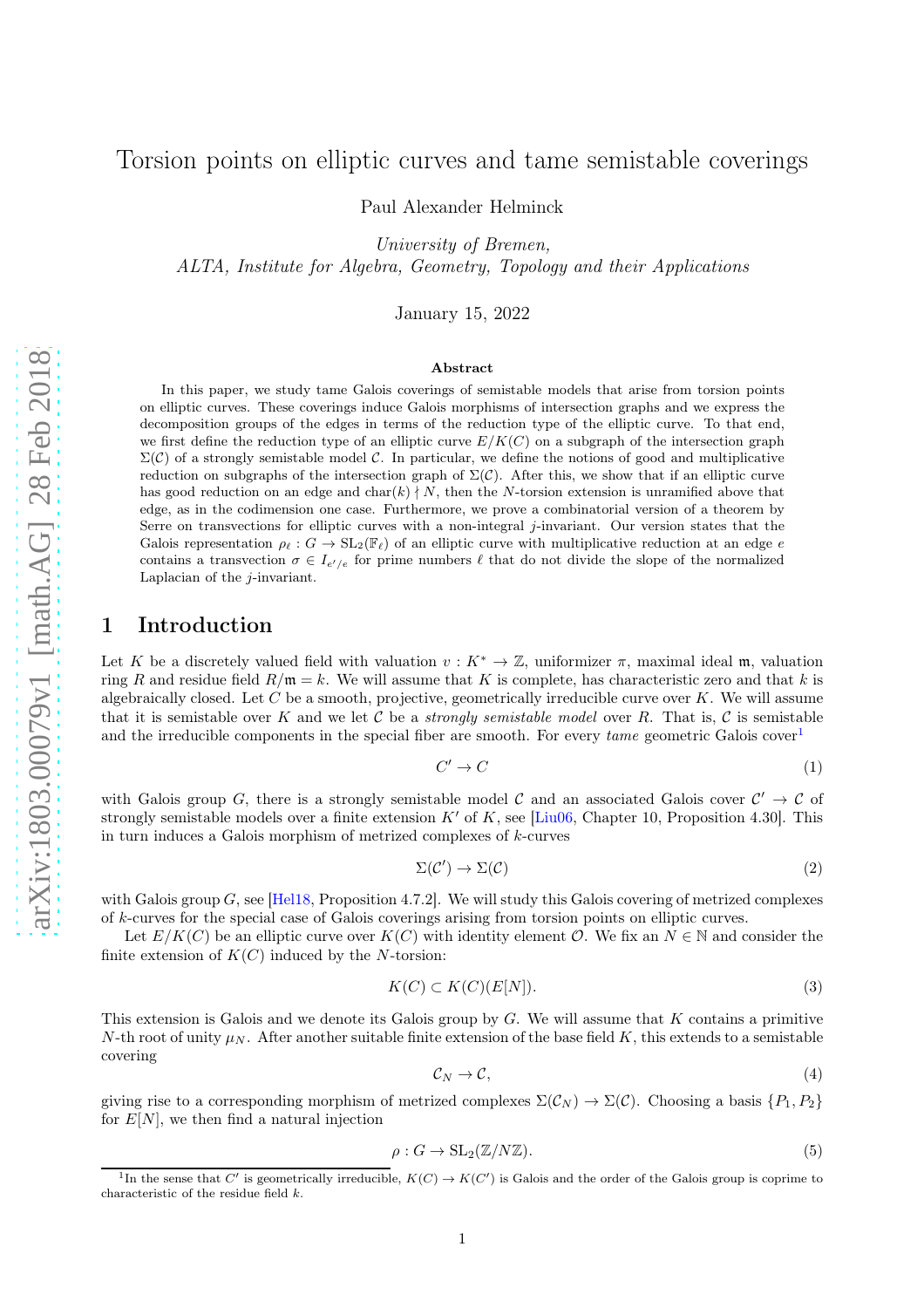For the rest of the paper, we will be interested in this representation and the corresponding inertia and decomposition groups for edges and vertices.

The intersection graph  $\Sigma(\mathcal{C}_N)$  consists of codimension one points (the vertices/irreducible components) and codimension two points (the edges/intersection points). For the codimension one points, we can use the reduction theory in [\[Sil09,](#page-17-2) Chapter VII] and [\[BLR90,](#page-17-3) Chapter 7]. For the codimension two points, no such reduction theory is available. For instance, there is no general notion of a "Néron model" over more general base schemes than Dedekind schemes, see [\[Hol14\]](#page-17-4) for the case where  $E \to S$  is semistable.

To say something about the ramification at these codimension two points, we will use a trick to switch from codimension two points to codimension one points. The idea is to subdivide an edge to obtain a regularization and then to consider the inertia groups of the new components. The inertia groups of these codimension one points are then related to the inertia group of the original edge by Theorem [2.4.](#page-7-0)

Before we consider the extensions coming from torsion points on elliptic curves, we first define the reduction type of an elliptic curve on subgraphs T of the intersection graph  $\Sigma(\mathcal{C})$  of a strongly semistable model  $C$ . This will use the notion of normalized Laplacians, which will be defined and studied in Sections [2.4](#page-4-0) and [2.5.](#page-5-0) The reduction type of an elliptic curve on subgraphs of  $\Sigma(\mathcal{C})$  will then be defined in Section [4.2.](#page-11-0) It will be shown that the notions of good and multiplicative reduction are stable under finite extensions  $K \subset K'$ . Furthermore, we will show that these notions of reduction types on subgraphs reduce to the normal notions for vertices in subdivisions of  $\Sigma(\mathcal{C})$ . After that, we will illustrate that having good reduction is a closed condition, in the sense that if an elliptic curve has good reduction on a graph  $T$ , then it also has good reduction on the corresponding complete graph  $\overline{T}$ . We will also show that these notions of good and multiplicative reduction are stable under disjointly branched morphisms.

After these introductory sections, we will consider torsion extensions  $K(C) \subset K(C)(E[N])$  coming from elliptic curves over  $K(C)$ . We will prove two theorems for inertia groups of edges in  $\Sigma(\mathcal{C}_N)$  that are probably familiar from the theory of elliptic curves for the Dedekind case. The first theorem uses the Néron-Ogg-Shafarevich criterion and the second theorem uses the Tate uniformization for elliptic curves with split multiplicative reduction. We write  $\delta_e(\phi_i)$  for the absolute value of the slope of the normalized Laplacian (see Definition [2.5\)](#page-5-1) corresponding to the *j*-invariant. We then have the following two theorems.

**Theorem [4.2.](#page-13-0)** (Good reduction for edges) Let  $E/K(C)$  be an elliptic curve over a curve C with strongly semistable model C and intersection graph  $\Sigma(\mathcal{C})$ . Let N be an integer with char(k)  $\nmid N$  and suppose that E has good reduction on an edge e of  $\Sigma(\mathcal{C})$ . Then  $E[N]$  is unramified over e.

**Theorem [6.1.](#page-15-0) (Transvections for edges)** Let E be an elliptic curve over  $K(C)$  with multiplicative reduction at an edge  $e \in \Sigma(\mathcal{C})$  and let  $\mathcal{C}_{\ell} \to \mathcal{C}$  be the semistable covering associated to the Galois extension  $K(C) \subset K(C)(E[N])$  with Galois group G and representation  $\rho_{\ell}: G \to SL_2(\mathbb{F}_{\ell})$ . Let  $p = char(k)$  and let  $\ell \geq 3$  be a prime with  $p \nmid \#\rho_{\ell}(G)$  and  $\ell \nmid \delta_e(\phi_j)$ . Let e' be an edge of  $\Sigma(\mathcal{C}_{\ell})$  lying above e. There then exists  $a \sigma \in I_{e^{\prime}/e}$  such that

$$
\rho_{\ell}(\sigma) \equiv \begin{pmatrix} 1 & 1 \\ 0 & 1 \end{pmatrix} \mod \ell.
$$
 (6)

For G acting irreducibly on  $E[\ell]$  (with E as in Theorem [6.1\)](#page-15-0), we then have that  $G \to SL_2(\mathbb{F}_\ell)$  is surjective, as in [\[Ser97,](#page-17-5) IV-20, Lemma 2]. This is contained in Theorem [6.2.](#page-16-0) Checking the irreducibility of G on  $E[\ell]$ is then a matter of checking whether  $E$  admits any rational  $p$ -isogenies to other elliptic curves.

# 2 Preliminaries

In this section, we will give the notation we will use throughout this paper and a summary of the notions of disjointly branched morphisms, metrized complexes of k-curves and Laplacians. The reader is referred to [\[Hel18\]](#page-17-1), [\[ABBR13\]](#page-17-6) and [\[BH17\]](#page-17-7) for more background on these topics.

The notion of disjointly branched morphisms is introduced as a substitute for semistable covers to highlight the fact that the branch locus plays an important role. For these covers  $\mathcal{C} \to \mathcal{D}$  (which are Galois by assumption throughout the paper), we obtain a Galois morphism of intersection graphs  $\Sigma(\mathcal{C}) \to \Sigma(\mathcal{D})$ , in the sense that  $\Sigma(\mathcal{C})/G = \Sigma(\mathcal{D})$ . Moreover, assigning lengths and weights to the edges and vertices of  $\Sigma(\mathcal{C})$  and  $\Sigma(\mathcal{D})$ , we obtain a Galois quotient of metrized complexes of k-curves. That is to say, we also have a quotient of the corresponding components and the lengths of the edges in  $\Sigma(\mathcal{C})$  are multiplied by their ramification indices.

Given a strongly semistable model C of a curve C, one can associate to any principal divisor  $\text{div}_n(f)$ (where  $f \in K(C)$ ) its Laplacian  $\phi_f$ , which is a piecewise linear function on the intersection graph  $\Sigma(C)$  of C. This Laplacian keeps track of the various vertical divisors associated to  $f$  and one can use this to relate the divisor of f to the divisors of the reductions  $f^{\Gamma}$  for irreducible components  $\Gamma$ . This relation is more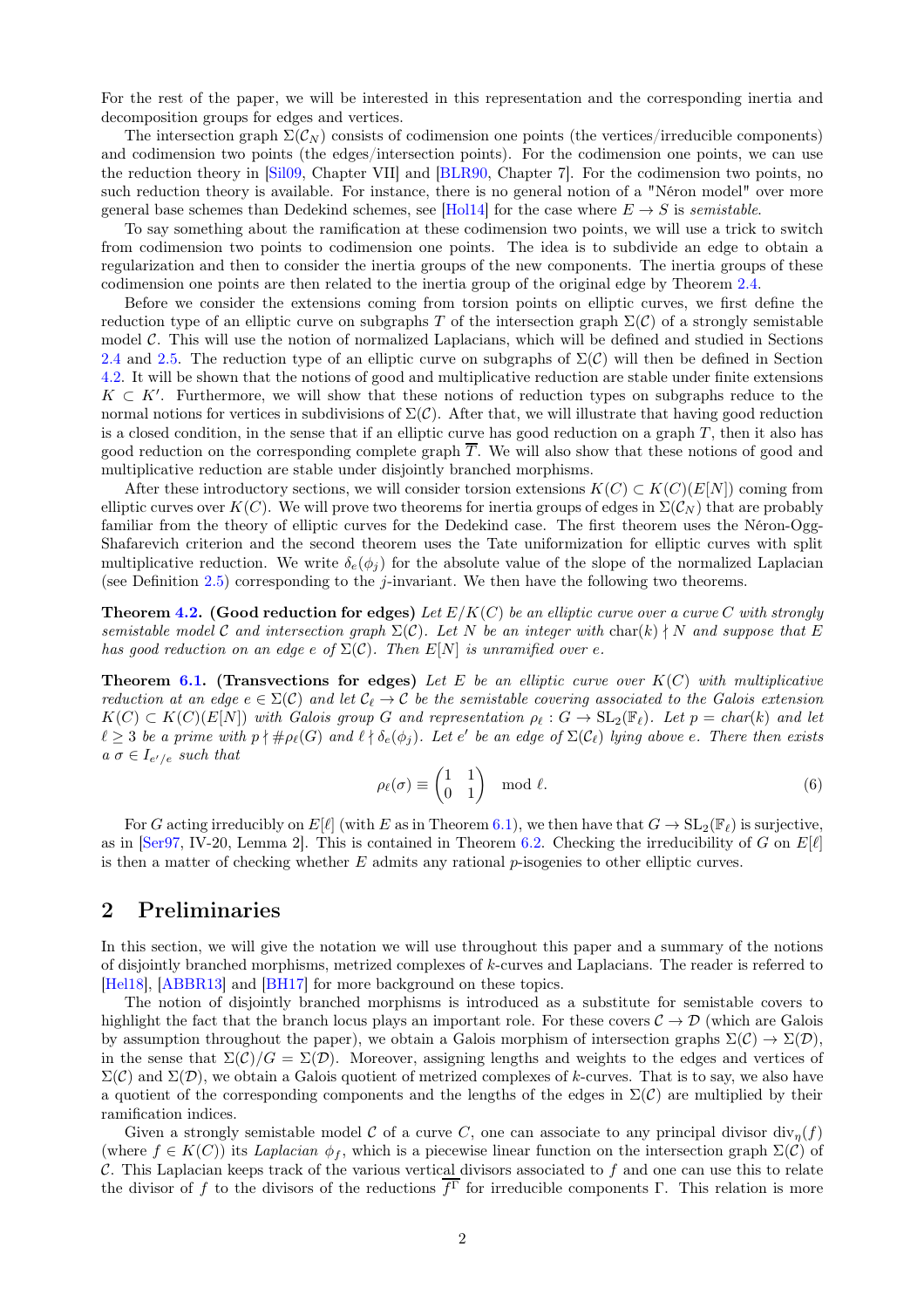commonly known as the Poincaré-Lelong or Slope formula and can be found in [\[Hel18,](#page-17-1) Theorem 3.3.2] and [\[BPR14,](#page-17-8) Theorem 5.15]. We will also use a version which is more directly related to the vertical divisors on  $\mathcal{C}$ , see Theorem [2.2.](#page-4-1) After this, we will define the notion of a *normalized* Laplacian and we will study its behavior under finite extensions. This will lead to the definition of the extended normalized Laplacian on the corresponding metrized graph of  $\Sigma(\mathcal{C})$ .

### 2.1 Notation

We will use the following notation throughout this paper:

- K is a discretely valued complete field of characteristic zero with valuation  $v : K^* \to \mathbb{Z}$ ,
- $R = \{x \in K : v(x) \geq 0\}$  is the valuation ring of K,
- $R^* = \{x \in K : v(x) = 0\}$  is the unit group,
- $\mathfrak{m} = \{x \in K : v(x) > 0\}$  is the unique maximal ideal in R,
- $\pi$  is a uniformizer for v, i.e.  $\pi R = \mathfrak{m}$ ,
- $k := R/\mathfrak{m}$  is the residue field of R.

We will assume that v is normalized so that  $v(\pi) = 1$ . For simplicity, we will also assume that the residue field  $k$  is algebraically closed. In practice, it will be sufficient to assume that the residue field is large enough to contain the coordinates of all the branch and ramification points. For any finite extension  $K'$  of  $K$ , we let  $R'$  be a discrete valuation ring in  $K'$  dominating R. For any Noetherian local ring A with maximal ideal  $m_A$ , we let  $\tilde{A}$  be its  $m_A$ -adic completion, as in [\[Liu06,](#page-17-0) Section 1.3]. Curves over a field in this paper will be smooth, geometrically irreducible and projective unless stated otherwise. The function field of any such curve will be denoted by  $K(C)$  and its algebraic closure by  $\overline{K(C)}$ . Its absolute Galois group will be denoted by  $G_{K(C)}$  and for any subextension  $K(C) \subset L \subset \overline{K(C)}$  we denote the corresponding subgroup by  $G_L$ . In particular, if L is finite Galois over  $K(C)$ , we find that  $G_L$  is a normal subgroup of finite index. The Galois group of  $L/K(C)$  is then  $G_{K(C)}/G_L$ .

### 2.2 Metrized complexes of k-curves

Let C be a strongly semistable model over R of a curve C over K. That is, it is semistable and the irreducible components in the special fiber are smooth. For the generic point  $\mathfrak{p} \in \mathcal{C}_s$  of any irreducible component  $\Gamma$ , we assume that the valuation  $v_p(\cdot)$  is normalized such that it coincides with the discrete valuation on R. In other words,  $v_p(\pi) = 1$  (since  $\mathcal{C}_s$  is reduced). In this section, we will associate a *metrized complex of*  $k$ -curves to C, which consists of a graph and a compatible assignment of a curve over k to every vertex. We first define the intersection graph of  $\mathcal{C}$ .

**Definition 2.1.** (Dual Intersection Graph) Let C be a strongly semistable model for a curve C over K. Let  $\{\Gamma_1,\ldots,\Gamma_r\}$  be the set of irreducible components. We define the dual intersection graph  $\Sigma(\mathcal{C})$  of  $\mathcal{C}$ to be the finite graph whose vertices  $v_i$  correspond to the irreducible components  $\Gamma_i$  of  $\mathcal{C}_s$  and whose edges correspond to intersections between components. The latter means that we have one edge for every point of intersection. We write  $V(\Sigma(\mathcal{C}))$  for the vertex set and  $E(\Sigma(\mathcal{C}))$  for the edge set of  $\Sigma(\mathcal{C})$ .

We will now assign some additional data to this intersection graph to turn it into a weighted metric graph. We will define this notion first.

**Definition 2.2.** A (finite) weighted metric graph consists of a triple  $(\Sigma, l(\cdot), w(\cdot))$ , where  $\Sigma$  is a finite graph,  $l(\cdot)$  a length function

$$
l: E(\Sigma) \to \mathbb{N} \tag{7}
$$

and  $w(\cdot)$  a weight function

$$
w: V(\Sigma) \to \mathbb{N}.\tag{8}
$$

For any strongly semistable model  $C$  of  $C$ , we now assign a length function and a weight function to  $\Sigma(\mathcal{C})$ , turning it into a weighted metric graph. We use the following fact: for every intersection point  $z \in \mathcal{C}$ , we have that

$$
\hat{\mathcal{O}}_{\mathcal{C},z} \simeq R[[x,y]]/(xy - \pi^n),\tag{9}
$$

see [\[Liu06,](#page-17-0) Chapter 10, Corollary 3.22]. We then define  $l : E(\Sigma(\mathcal{C})) \to \mathbb{N}$  by

$$
l(e) = n.\t\t(10)
$$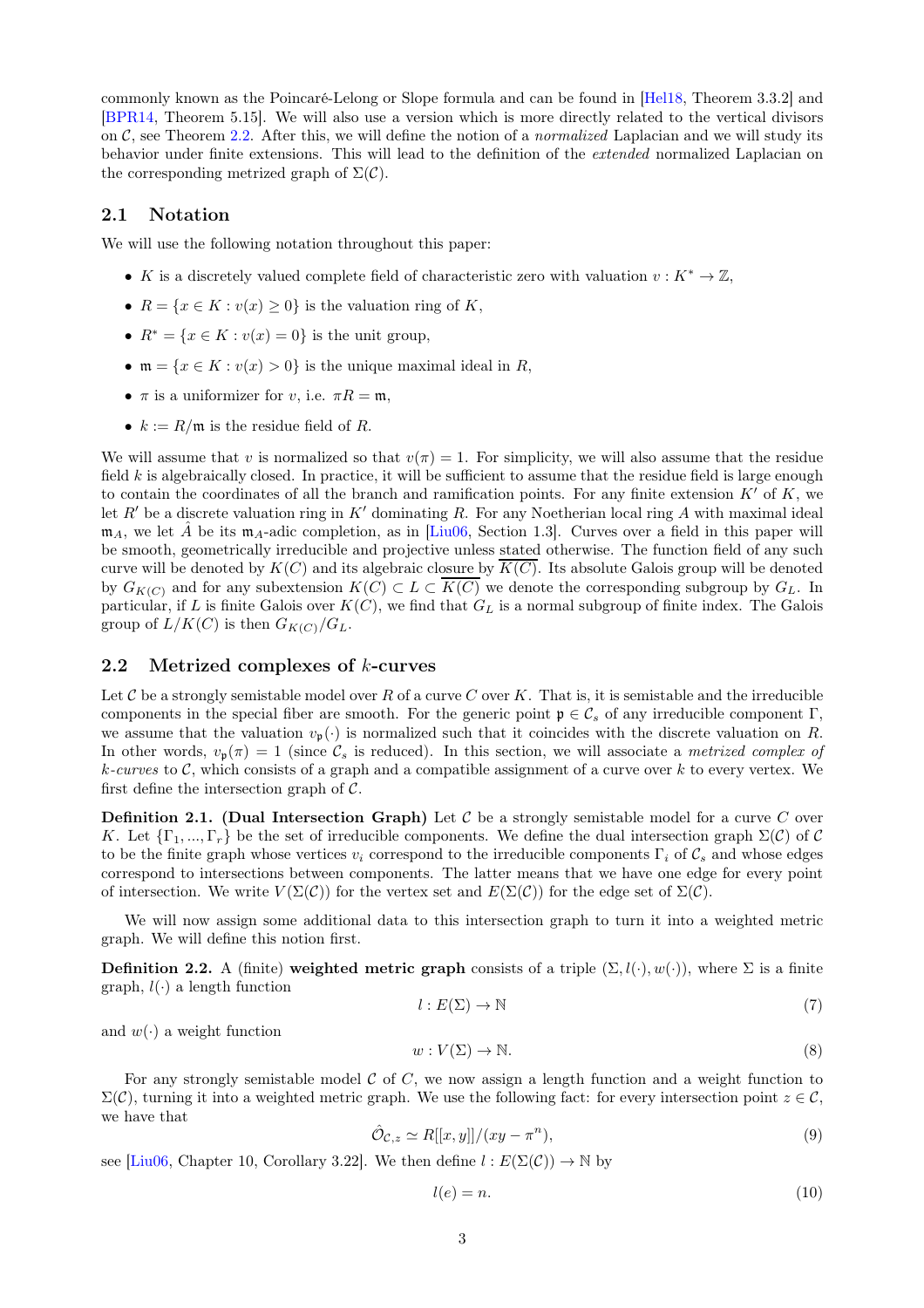The weight function  $w: V(\Sigma) \to \mathbb{N}$  is then defined by

$$
w(v_i) := g(\Gamma_i),\tag{11}
$$

where  $g(\Gamma_i)$  is the arithmetic genus of  $\Gamma_i$ . We will refer to the triple  $\{(\Sigma(\mathcal{C}), \ell(\cdot), w(\cdot))\}$  as the weighted metric graph associated to  $\mathcal{C}$ .

To every vertex v in  $\Sigma(\mathcal{C})$ , we now add a curve  $C_v/k$  and an identification of the edges adjacent to v with k-rational points of  $C_v$ . This will turn our weighted metric graph into a metrized complex of k-curves, see [\[Hel18,](#page-17-1) Definition 4.7.1] and [\[ABBR13,](#page-17-6) Definition 2.17] for more on this concept.

Definition 2.3. A metrized complex of k-curves consists of the following data:

- 1. A weighted metric graph  $(\Sigma, w(\cdot), l(\cdot)),$
- 2. A smooth, irreducible projective curve  $C_v/k$  for every vertex  $v \in V(\Sigma)$  such that  $w(v) = q(C_v)$ .
- 3. An injective function red<sub>v</sub>:  $T_v \to C_v(k)$ , where  $T_v$  is the set of edges connected to v.

The metrized complex k-curves corresponding to this data will be denoted by  $(\Sigma, w(\cdot), l(\cdot), \text{red}_v(\cdot))$ , or just Σ if no confusion can arise.

Now let C be a strongly semistable model for C. Let  $(\Sigma(\mathcal{C}), w(\cdot), l(\cdot))$  be the weighted metric graph associated to C. A vertex v naturally comes from a smooth irreducible projective curve Γ, so we assign this curve to the vertex v. Furthermore, we have that every edge  $e$  corresponds to an intersection point  $z$  of two components  $\Gamma$  and  $\Gamma'$ . We assign the induced point  $\tilde{z} \in \Gamma$  to e. We thus see that we have a natural metrized complex of k-curves associated to C, which we will again denote by  $\Sigma(\mathcal{C})$ .

### <span id="page-3-0"></span>2.3 Disjointly branched morphisms

Let  $\phi: C \to D$  be a finite, Galois morphism of smooth, projective, geometrically irreducible curves over K and let G be its Galois group. We will assume that the order of G is coprime to the characteristic of  $k$ . In other words,  $\phi$  is tame. Let D be any strongly semistable model of D over R. Let C be the normalization of D in the function field  $K(C)$  of C and consider the induced finite Galois morphism  $\phi_{\mathcal{C}} : \mathcal{C} \to \mathcal{D}$ .

**Definition 2.4.** We say that  $\phi_c$  is *disjointly branched* if the following hold:

- 1. The closure of the branch locus in  $\mathcal D$  consists of disjoint, smooth sections over  $\text{Spec}(R)$ .
- 2. Let y be a generic point of an irreducible component in the special fiber of  $\mathcal{C}$ . Then the induced morphism  $\mathcal{O}_{\mathcal{D},\phi_{\mathcal{C}}(y)} \to \mathcal{O}_{\mathcal{C},y}$  is étale.

By [\[Hel18,](#page-17-1) Proposition 4.1.1.] (which uses [\[LL99,](#page-17-9) Theorem 2.3.]), we then find that  $\mathcal C$  is also strongly semistable, so we obtain a finite morphism of strongly semistable models  $C \rightarrow \mathcal{D}$  over R. By a series of blow-ups, we can always find a strongly semistable model  $D$  such that the branch locus is disjoint. After removing the ramification on the vertical components by a finite extension  $K \subset K'$ , we then obtain a disjointly branched morphism  $\phi_{\mathcal{C}} : \mathcal{C} \to \mathcal{D}$  by taking the normalization of  $\mathcal{D}$  in  $K(C)$ . We will refer to the morphism  $\phi_c$  created in this way as a semistable covering (or disjointly branched morphism) for  $C \to D$ .

We now have the following

**Theorem 2.1.** The finite Galois morphism  $C \rightarrow D$  induces a quotient

$$
\Sigma(\mathcal{C})/G = \Sigma(\mathcal{D})\tag{12}
$$

of metrized complexes of k-curves.

Proof. This is [\[Hel18,](#page-17-1) Theorem 4.6.1, Proposition 4.7.1 and Proposition 4.7.2]. We refer the reader the reader to that thesis for the details. We also invite the reader to compare this to the results in [\[ABBR13,](#page-17-6) Section 7].  $\Box$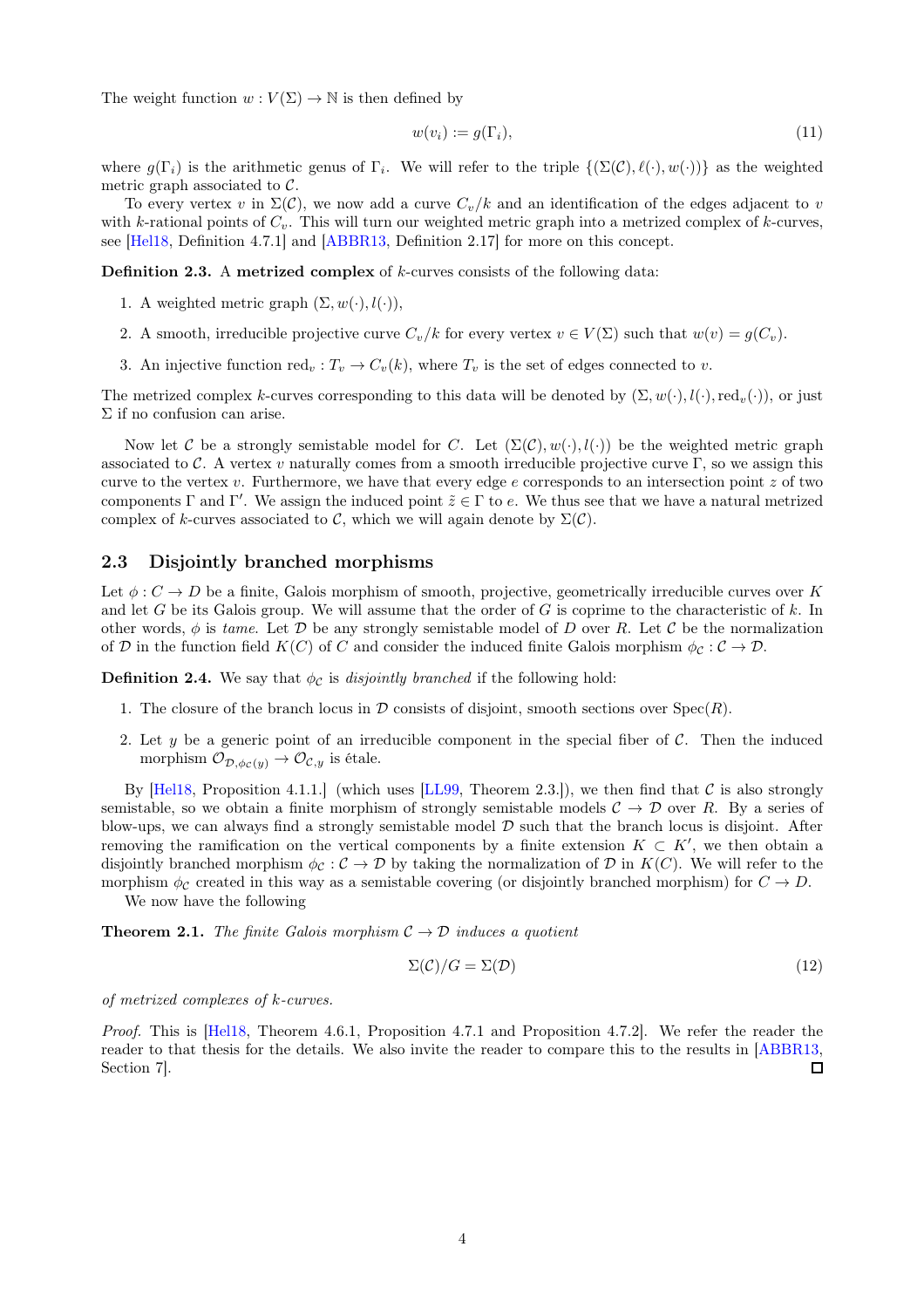### <span id="page-4-0"></span>2.4 Laplacians

Let  $\Sigma$  be a graph, which we will assume to be finite, connected and without loop edges. Let  $V(\Sigma)$  be its vertices and  $E(\Sigma)$  its edges. We define Div(Σ) to be the free abelian group on the vertices of Σ. Writing  $D \in \text{Div}(\Sigma)$  as  $D = \sum_{v \in V(\Sigma)} c_v(v)$ , we define the degree map as  $\deg(D) = \sum_{v \in V(\Sigma)} c_v$ . We let  $\text{Div}^0(\Sigma)$  be the group of divisors of degree zero on  $\Sigma$ .

Now let  $\mathcal{M}(\Sigma)$  be the group of Z-valued functions on  $V(\Sigma)$ . Define the **Laplacian operator**  $\Delta$ :  $\mathcal{M}(\Sigma) \longrightarrow \text{Div}^{0}(\Sigma)$  by

<span id="page-4-3"></span>
$$
\Delta(\phi) = \sum_{v \in V(\Sigma)} \sum_{e = vw \in E(\Sigma)} (\phi(v) - \phi(w))(v).
$$
\n(13)

The fact that the image of  $\Delta$  is in Div<sup>0</sup>( $\Sigma$ ) is contained in [\[BF04,](#page-17-10) Corollary 1], where it is found as a consequence of the self-adjointness of the Laplacian operator.

We then define the group of principal divisors to be the image of the Laplacian operator:

$$
Prin(\Sigma) := \Delta(\mathcal{M}(\Sigma)).
$$

Let C be a strongly semistable regular model of a curve  $C/K$  and let  $Prin(C)$  be the group of principal divisors on C. We now give a specialization map from the group  $Div(C)$  of Cartier divisors on C to the divisor group  $Div(\Sigma(\mathcal{C}))$ . This will use the intersection pairing on C, see [\[Hel18,](#page-17-1) Section 2.2]. Let  $\rho : Div(\mathcal{C}) \to$  $Div(\Sigma(\mathcal{C}))$  be the homomorphism given by

$$
\rho(\mathcal{D}) = \sum_{v_i \in \Sigma(\mathcal{C})} (\mathcal{D} \cdot \Gamma_i)(v_i). \tag{14}
$$

We will call this the *specialization* homomorphism. Note that it is indeed a homomorphism by bilinearity of the intersection map. For linearly equivalent divisors D and D', we have  $D \cdot E = D' \cdot E$ , see [\[Liu06,](#page-17-0) Chapter 9, Theorem 1.12.b]. This then shows that  $Prin(\mathcal{C})$  is in the kernel of  $\rho$ . A simple calculation on the vertical divisors (see [\[Hel18,](#page-17-1) Lemma 3.3.1]) then shows that vertical divisors are mapped to principal divisors on  $\Sigma(\mathcal{C})$ . This then gives

<span id="page-4-2"></span>**Lemma 2.1.** The specialization map  $\rho$  induces a map

$$
\text{Prin}(C) \to \text{Prin}(\Sigma(\mathcal{C})).\tag{15}
$$

By Lemma [2.1](#page-4-2) we find that for any  $f \in K(C)$ , there exists a  $\phi \in \mathcal{M}(\Sigma(\mathcal{C}))$  such that  $\rho((f)) = \Delta(\phi)$ . We refer to this  $\phi$  as the Laplacian of f. This  $\phi$  can tell us a great deal about the various vertical divisors corresponding to f, as we will see in Theorem [2.2.](#page-4-1)

Note that by taking the closure of a principal divisor in  $C$ , one obtains a Cartier divisor which might not be principal. Indeed, the same generator might vanish on some irreducible component in the special fiber  $\mathcal{C}_s$ . For any component Γ, we then consider the Γ-modified form of any  $f \in K(C)$ , which is defined by

$$
f^{\Gamma} = \frac{f}{\pi^k},\tag{16}
$$

where  $k := v_{\Gamma}(f)$ . By definition, we then have  $v_{\Gamma}(f^{\Gamma}) = 0$ . We can then express the vertical divisor corresponding to  $f^{\Gamma}$  in terms of the Laplacian function  $\phi$  by the following

<span id="page-4-1"></span>**Theorem 2.2.** Let  $\rho(\text{div}_n(f))$  be the induced principal divisor of f on the intersection graph  $\Sigma(\mathcal{C})$  of  $\mathcal{C}$ . Write

$$
\Delta(\phi) = \rho(\text{div}(f))
$$

for some  $\phi: \mathbb{Z}^V \longrightarrow \mathbb{Z}$ . Choose  $\phi$  such that  $\phi(\Gamma) = 0$ . Then the unique vertical divisor corresponding to  $div_n(f)$  with  $V_{f\Gamma}(\Gamma) = 0$  is given by

$$
V_{f^{\Gamma}} = \sum_{i} \phi(\Gamma_{i}) \cdot \Gamma_{i}.
$$
 (17)

Proof. See [\[Hel18,](#page-17-1) Theorem 3.3.1].

This then also quickly gives the Poincaré-Lelong formula:

**Theorem 2.3. [Poincaré-Lelong formula]** Let C be a strongly semistable regular model of a curve C with  $f \in K(\mathcal{C})$ . Let  $\tilde{x}$  be an intersection point of an irreducible component  $\Gamma$  with another irreducible component Γ ′ . Then

$$
v_{\tilde{x}}(\overline{f^{\Gamma}}) = \phi(v') - \phi(v),
$$
\n(18)

where  $\phi$  is the Laplacian associated to f.

 $\Box$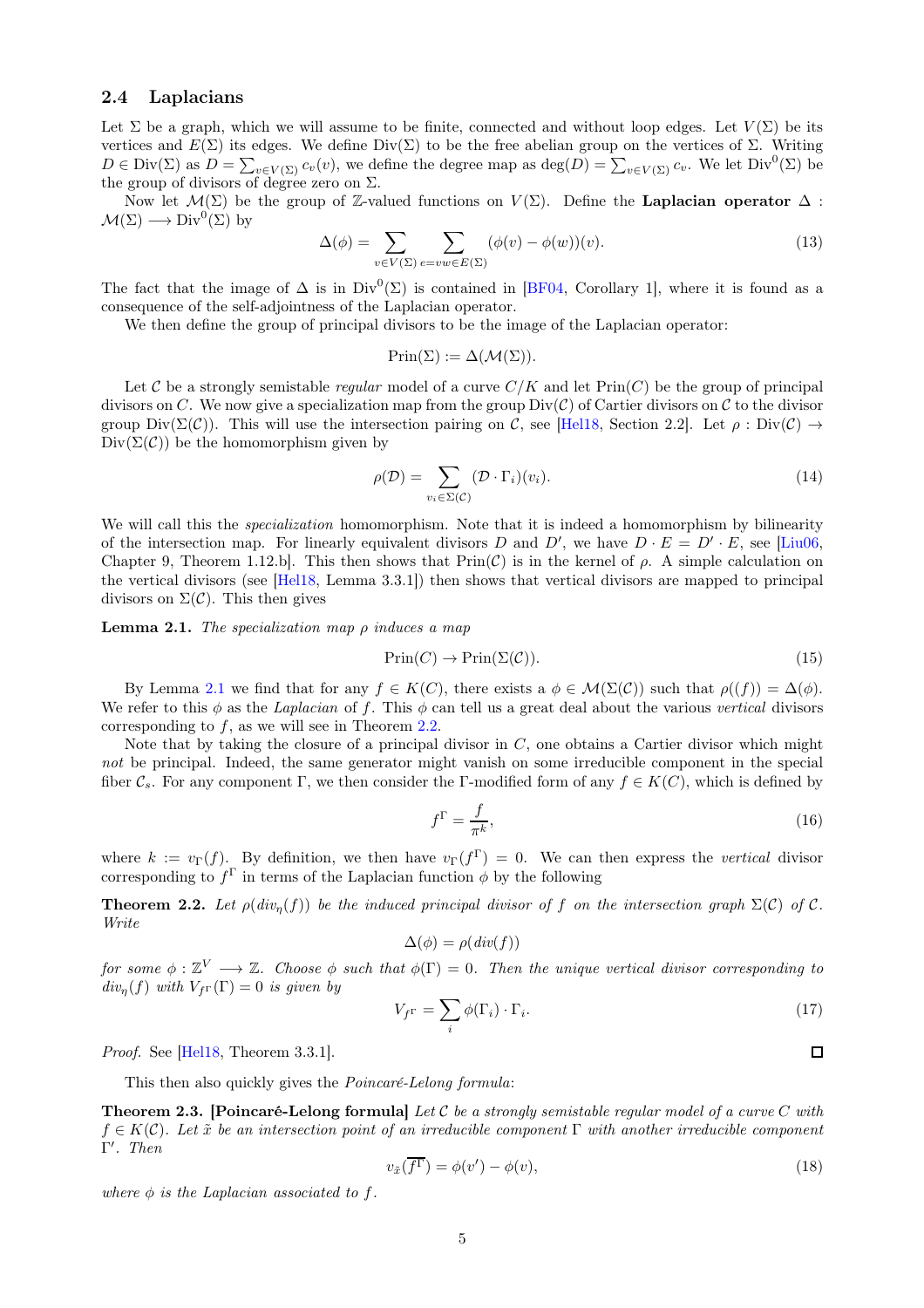Proof. See [\[Hel18,](#page-17-1) Theorem 3.3.2] and [\[BPR14,](#page-17-8) Theorem 5.15, part 5].

**Lemma 2.2.** Let  $f \in K(C)$  and let C be a strongly semistable regular model for C. There is then a unique  $\phi \in \mathcal{M}(\Sigma(\mathcal{C}))$  such that  $v_{\mathfrak{p}}(f) = \phi(w_{\mathfrak{p}})$  for every  $w_{\mathfrak{p}} \in V(\Sigma(\mathcal{C}))$ , where  $\mathfrak{p}$  is the generic point of the irreducible component corresponding to  $w_p$ .

*Proof.* There can only be at most one such function  $\phi: V(\Sigma(\mathcal{C})) \to \mathbb{Z}$ , so the unicity is clear. Let p be the generic point of any irreducible component  $\Gamma$  in the special fiber. If  $v_{\mathfrak{p}}(f) = 0$ , then the Lemma follows from Theorem [2.2.](#page-4-1) For the general case, let k be such that  $v_{p}(f) = k$  and let  $f^{\Gamma} = \frac{f}{f}$  $\frac{J}{\pi^k}$ . We let  $\phi$  be any function such that  $v_{\mathfrak{q}}(f^{\Gamma}) = \phi(w_{\mathfrak{q}})$  for  $\mathfrak{q}$  a generic point of any irreducible component in  $\mathcal{C}_s$ . The function  $\phi' = \phi(\cdot) + k$  then solves the problem in the Lemma.  $\Box$ 

<span id="page-5-1"></span>**Definition 2.5.** Let  $f \in K(C)$  and let C be a strongly semistable regular model for C. The normalized **Laplacian** corresponding to f is then the unique function  $\phi_f$  such that  $v_p(f) = \phi_f(w_p)$  for every  $w_p \in$  $V(\Sigma(\mathcal{C}))$ .

#### <span id="page-5-0"></span>2.5 Normalized Laplacians under finite extensions and inequalities

We would now like to study the normalized Laplacians introduced in Definition [2.5](#page-5-1) under finite extensions  $K \subset K'$ . Let  $R' \subset K'$  be a discrete valuation ring dominating R and let us suppose that the extension  $R \subset R'$  is ramified of degree  $n > 1$ . We let  $\pi_{K'} \in R'$  be a uniformizer and first set  $v_{K'}(\pi_{K'}) = 1$ . Note that this valuation does not extend  $v_K$ . The model  $C \times_R R'$  is not regular anymore by assumption on n, so we take a desingularization (see [\[Liu06,](#page-17-0) Chapter 9, Example 3.53]) and obtain a morphism  $C' \to C \times_R R'$ , where  $\mathcal{C}'$  is regular. The intersection graph of  $\mathcal{C}'$  is obtained from that of  $\mathcal{C}$  by subdividing every edge into  $n$  edges and  $n - 1$  components.

Let  $f \in K(C) \subset K(C') := K(C) \otimes_K K'$ . We have a natural inclusion of vertex sets  $V(\Sigma(\mathcal{C})) \to V(\Sigma(\mathcal{C}'))$ since the morphism  $\mathcal{C}' \to \mathcal{C}$  is an isomorphism outside the set of intersection points (corresponding to the edges). For any function  $\phi \in \mathcal{M}(\Sigma(\mathcal{C}'))$ , we thus obtain by restriction an element  $\phi|_{\Sigma(\mathcal{C})} \in \mathcal{M}(\Sigma(\mathcal{C}'))$ .

<span id="page-5-2"></span>**Lemma 2.3.** Let  $f \in K(C) \subset K(C')$  and consider the normalized Laplacians  $\phi'_f \in \mathcal{M}(\Sigma(\mathcal{C}'))$  and  $\phi_f \in \mathcal{M}(\Sigma(\mathcal{C}'))$  $\mathcal{M}(\Sigma(\mathcal{C}))$ . We then have

$$
\phi'_f|_{\Sigma(\mathcal{C})} = n \cdot \phi_f,\tag{19}
$$

where n is the ramification degree of  $R \subset R'$ . Furthermore, the values of  $\phi'_f$  on other vertices are obtained by linearly interpolating the values on  $\Sigma(\mathcal{C})$ . That is, for any edge  $e = vw \in \Sigma(\mathcal{C})$  subdivided into new vertices  $\{v_1, v_2, ..., v_{n-1}\}$  with generic points  $\mathfrak{p}_i \in \mathcal{C}'_s$ , we have

$$
v_{\mathfrak{p}_i}(f) = (\phi_f(v') - \phi_f(v)) \cdot i + n \cdot \phi_f(v). \tag{20}
$$

Proof. The first claim follows from our assumption  $v_{K'}(\pi_{K'}) = 1$ . For the second claim, let  $\rho'$  be the specialization map on C'. The support of  $\rho'(\text{div}_{\eta}(f)) = \rho(\text{div}_{\eta}(f))$  lies in the image of  $\Sigma(\mathcal{C})$  in  $\Sigma(\mathcal{C}')$ , so the sum of the "slopes" (as in Equation [13\)](#page-4-3) of the normalized Laplacian cannot be nonzero at the new vertices  $v \in \Sigma(\mathcal{C}')\setminus \Sigma(\mathcal{C})$ . We thus see that the values of  $\phi'_f$  on new vertices can only be obtained by linearly interpolating the values of  $\phi_f$  on old vertices. The slope of this "line" is given by  $\phi_f(v') - \phi_f(v)$  and the constant value for  $i = 0$  is  $\phi_f(v)$ , so we obtain the formula of the Lemma.  $\Box$ 

Lemma [2.3](#page-5-2) tells us that the normalized Laplacian will be invariant if we redefine our valuation  $v_{K'}$ . Let us set  $v_{K'}(\pi_{K'})=1/n$ , where n is the ramification degree of  $R\subset R'$ . The valuation of  $v_{\mathfrak{p}}(f)$  is then scaled by  $n$  as well, so we obtain the formula

$$
v_{\mathfrak{p}_i}(f) = (\phi_f(v') - \phi_f(v)) \cdot i/n + \phi_f(v). \tag{21}
$$

That is, if we consider the edge  $e$  as an interval  $[0, 1]$ , then the value of the normalized Laplacian at the new components corresponding to the  $\mathfrak{p}_i$  is given by evaluating the function

<span id="page-5-3"></span>
$$
\overline{\phi}_{f,e}(x) = (\phi_f(v') - \phi_f(v)) \cdot x + \phi_f(v)
$$
\n(22)

at the points  $i/n$  for  $i \in \{0, 1, ..., n\}$ . Note that this formula for  $\phi_{f,e}$  can be used for any n (and thus for any finite extension). By viewing every edge  $e = vw$  as an interval [0, 1] and identifying the endpoints for vertices, one obtains what is often known as the **metrized graph** associated to C. See [\[BF04,](#page-17-10) Section 1.4] for more on this subject. The metrized graph associated to C will be denoted by  $\overline{\Sigma}(\mathcal{C})$ . Using Equation [22,](#page-5-3) one can then extend the normalized Laplacian  $\phi_f$  to a continuous piecewise linear function  $\phi_f : \Sigma(\mathcal{C}) \to \mathbb{R}$ . The function  $\phi_f$  coincides with  $\phi_f$  at the original vertices  $V(\Sigma(\mathcal{C}))$  and it gives the valuation of f at new vertices obtained from desingularizing over finite extensions by the considerations in and after Lemma [2.3.](#page-5-2)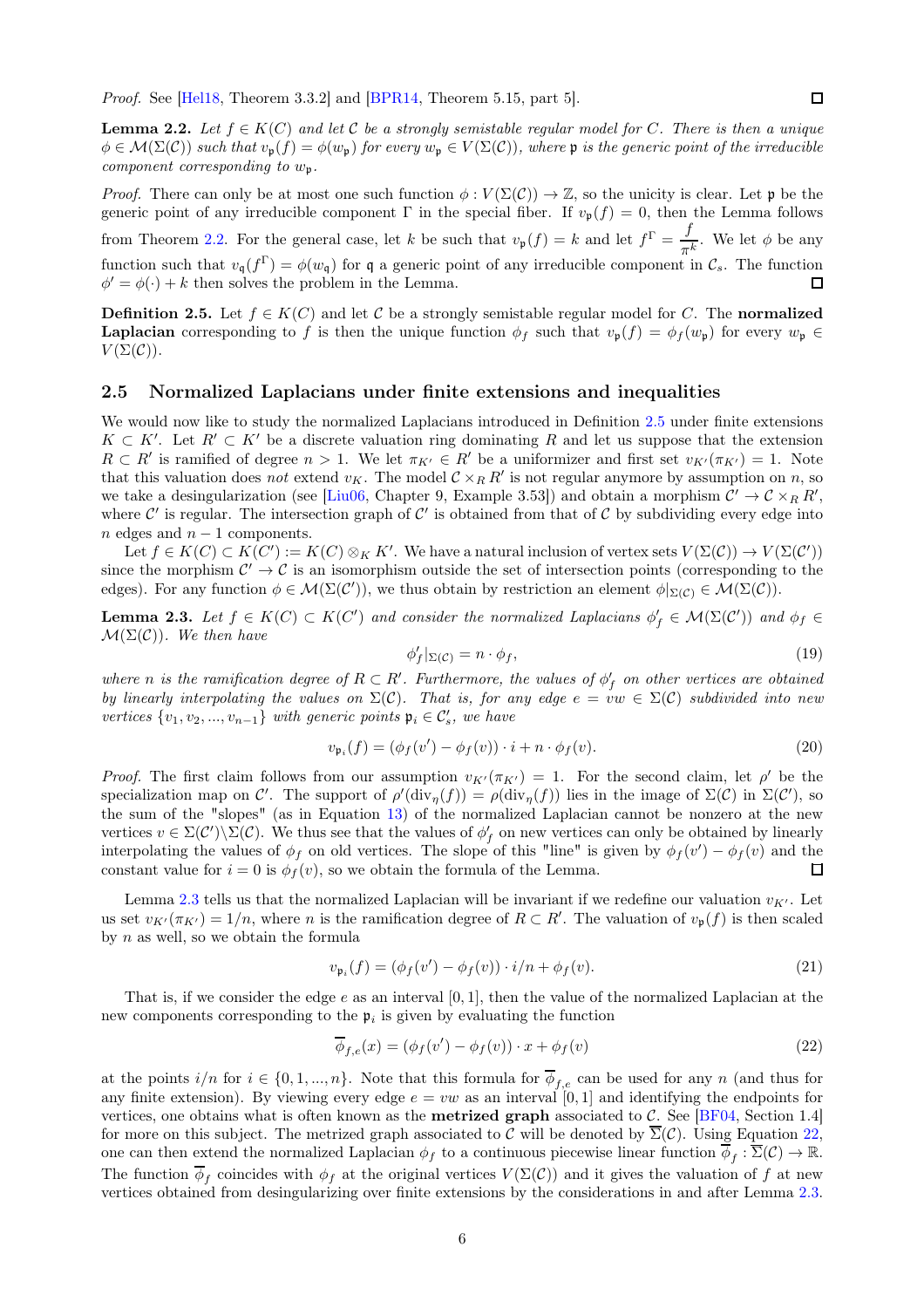**Definition 2.6.** We call the continuous piecewise linear function  $\phi_f : \Sigma(\mathcal{C}) \to \mathbb{R}$  defined above the extended normalized Laplacian of f.

We now define *inequalities* for normalized Laplacians. These inequalities will be used in defining reduction types for elliptic curves, see Definition [4.3.](#page-12-0) For the remainder of this section, we will assume that valuations on extensions of the base field  $K$  extend the valuation of  $K$ .

<span id="page-6-0"></span>Definition 2.7. (Inequalities for normalized Laplacians) For any  $f \in K(C)$ , let  $\phi_{f,T}$  be its normalized Laplacian and let  $\phi_f : \Sigma(\mathcal{C}) \to \mathbb{R}$  be the extended normalized Laplacian on the metrized graph associated to a strongly semistable regular model C. Let T be any subgraph of  $\Sigma(\mathcal{C})$  and let  $\overline{T}$  be its image in  $\overline{\Sigma}(\mathcal{C})$ . We write  $\phi_{f,T} > 0$  if  $\phi_f(x) > 0$  for every  $x \in T$ . We similarly define  $\phi_{f,T} = 0$ ,  $\phi_{f,T} \ge 0$ ,  $\phi_{f,T} < 0$  and  $\phi_{f,T} \le 0$ .

### 2.6 Edges and codimension one phenomena

In this section, we recall a result obtained in  $[Hel18]$ , saying that one can recover the decomposition group of an edge by subdividing the edge and then considering the ramification of the corresponding components.

Consider a disjointly branched Galois morphism  $\phi : \mathcal{C} \to \mathcal{D}$  with  $x \in \mathcal{C}$  an intersection point with length  $n_x$  and y its image in D with length  $n_y$ . We will denote the Galois group by G. Let y be an intersection point in D, with corresponding components  $\Gamma_0$  and  $\Gamma_n$ . Here n is the length of y. We now take a regular subdivision  $\mathcal{D}_0$  of  $\mathcal{D}$  in y. That is, we have a model  $\mathcal{D}_0$  with a morphism  $\psi : \mathcal{D}_0 \to \mathcal{D}$  that is an isomorphism outside y and the pre-image  $\psi^{-1}{y}$  of y consists of  $n-1$  projective lines  $\Gamma_i$ . Here, the projective lines are labeled such that  $\Gamma_i$  intersects  $\Gamma_{i+1}$  in one point:  $y_{i,i+1}$ . Furthermore, we have that  $\Gamma_1$  intersects an isomorphic copy of the original component  $\Gamma_0$  in  $y_{0,1}$  and likewise  $\Gamma_{n-1}$  intersects an isomorphic copy of the original component  $\Gamma_n$  in  $y_{n-1,n}$ , see [\[Liu06,](#page-17-0) Chapter 8, Example 3.53. and Chapter 9, Lemma 3.21] for the details.

We now take the normalization  $C_0$  of  $\mathcal{D}_0$  in  $K(\mathcal{C})$ . By virtue of the universal property for normalizations, we have a natural morphism

$$
C_0 \to C \tag{23}
$$

that is an isomorphism outside  $\phi^{-1}(y)$ .

Taking the tamely ramified extension  $K \subset K'$  of order lcm  $(|I_{\Gamma_i}|)$ , we obtain a new model  $\mathcal{D}'_0$  $\mathcal{D}_0 \times_{\text{Spec}(R)} \text{Spec}(R')$  over R', which is the normalization of  $\mathcal{D}_0$  in  $K'(\mathcal{D})$ . Taking the normalization  $\mathcal{C}'_0$  of this model inside  $K'(\mathcal{C})$ , we then naturally obtain morphisms

$$
\mathcal{C}'_0 \to \mathcal{C}_0 \to \mathcal{C}.\tag{24}
$$

Here the first morphism is finite and the second one is birational. Note that by [\[Liu06,](#page-17-0) Chapter 10, Proposition 4.30, we have that  $\mathcal{C}'_0$  is again semistable and that G naturally acts on  $\mathcal{C}_0$  and  $\mathcal{C}'_0$  such that  $\mathcal{C}_0/G=\mathcal{D}_0$  and  $\mathcal{C}'_0/G=\mathcal{D}'_0$  (which follows from the fact that G acts naturally on any normalization, see [Hel<sub>18</sub>, Proposition 4.2.4]).

We now wish to study the inertia groups of the various points in  $\mathcal{C}'_0$ ,  $\mathcal{C}_0$  and  $\mathcal{C}$ . To do this, we will introduce the notion of a "chain".

**Definition 2.8.** Let  $y_{i,i+1}$  and  $y'_{i,i+1}$  be the intersection points in  $\mathcal{D}_0$  and  $\mathcal{D}'_0$  respectively that map to  $y \in \mathcal{D}$  under the natural morphism. Similarly, let  $y_i$  and  $y'_i$  be the generic points of the components in  $\mathcal{D}_0$ and  $\mathcal{D}'_0$  that map to y. Here the generic points are labeled such that  $y_{i,i+1}$  is a specialization of both  $y_i$ and  $y_{i+1}$ . A chain lying above these points is a collection of generic points  $x_i$  in the special fiber of  $C_0$  or  $\mathcal{C}'$  and closed points  $x_{i,i+1}$  in  $\mathcal{C}_0$  or  $\mathcal{C}'_0$  such that:

- 1.  $x_{i,i+1}$  is a specialization of both  $x_i$  and  $x_{i+1}$ ,
- 2. The  $x_{i,i+1}$  map to  $y_{i,i+1}$ ,
- 3. The  $x_i$  map to  $y_i$ .

For the remainder of this section, we will refer to these simply as a "*chain*".

**Lemma 2.4.** For every intersection point  $x \in C$ , there is only one chain in  $C_0$  and in  $C'_0$  lying above it.

For any intersection point x, we thus have a natural chain in  $\mathcal{C}_0$  and  $\mathcal{C}'_0$  associated to it. We then have the following Theorem regarding this chain.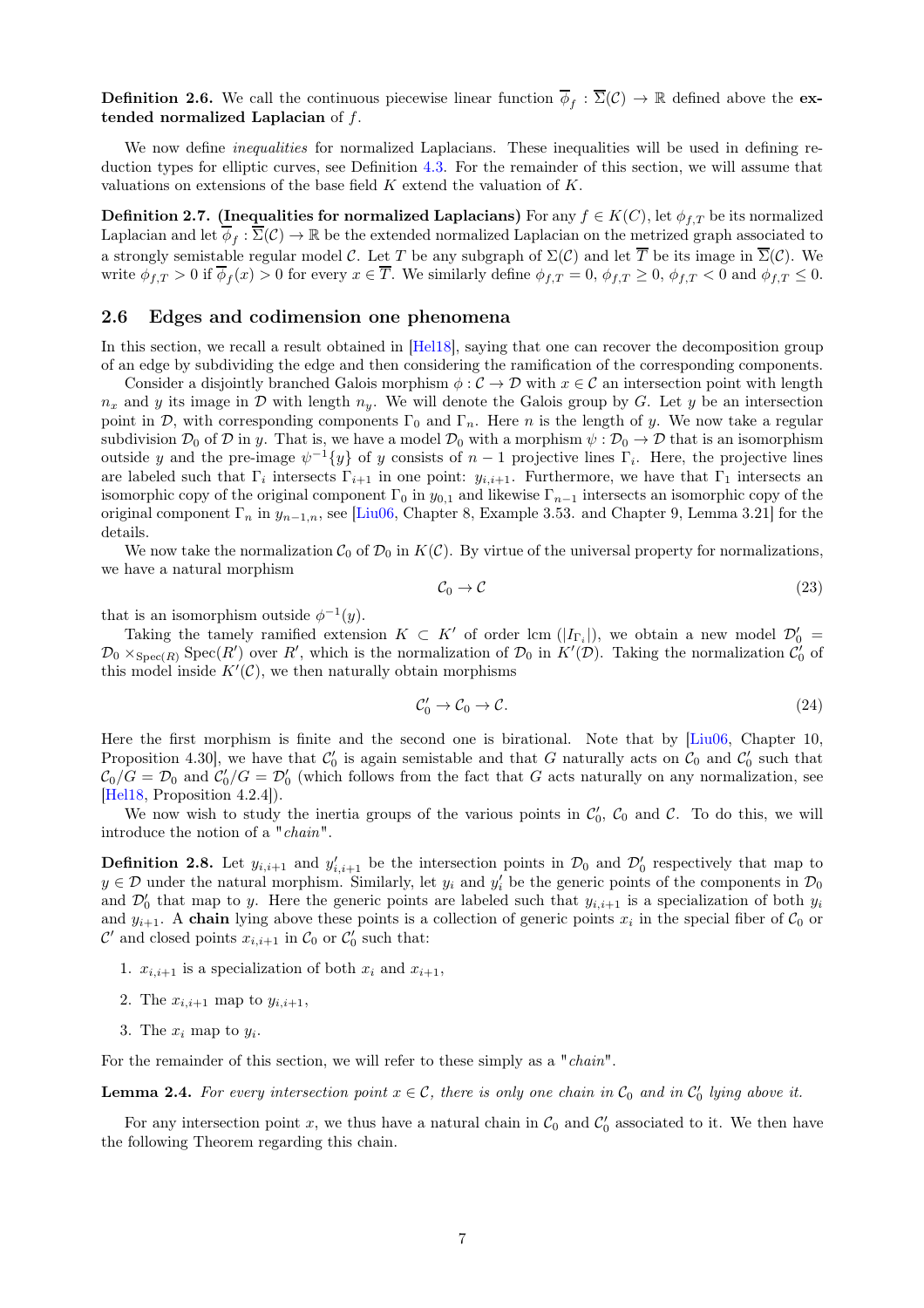<span id="page-7-0"></span>**Theorem 2.4.** Let  $x_i$  be the generic points of the unique chain in  $\mathcal{C}_0$  associated to x and let  $I_{x_i}$  be their inertia groups. Then

$$
|I_{x_i}| = \frac{|I_x|}{\gcd(i, |I_e|)}.
$$
\n(25)

For i such that  $gcd(i, |I_x|) = 1$ , we have that

$$
I_{x_i} = I_x. \tag{26}
$$

 $\Box$ 

Proof. See [\[Hel18,](#page-17-1) Theorem 5.5.1] and [Hel18, Proposition 5.5.2].

In other words, the inertia groups for the components in a minimal desingularization  $\mathcal{D}_0$  give the inertia group for the edge x. Since the residue field k is algebraically closed, we have that the inertia group of an edge is equal to the decomposition group, so this will give the splitting behavior of an edge in a finite Galois extension.

# 3 Torsion points on elliptic curves and Galois representations

In this section, we review some material on Galois extensions  $K(C) \subset K(C)(E[N])$  arising from torsion points on elliptic curves  $E/K(C)$ . They can be seen as analogues of the field extensions arising for the modular curves

$$
X(N) \to X_1(N) \to X_0(N) \to \mathbb{P}_j^1. \tag{27}
$$

These extensions give rise to representations

$$
\rho: G \to \mathrm{SL}_2(\mathbb{Z}/N\mathbb{Z}),\tag{28}
$$

given by letting the Galois group G act on a basis  $\{P_1, P_2\}$  of the N-torsion of E. To these Galois extensions  $K(C) \subseteq K(C)(E[N])$ , we will assign disjointly branched morphisms  $\mathcal{C}_N \to \mathcal{C}$ , as defined in Section [2.3.](#page-3-0) We can thus associate Galois morphisms of metrized complexes  $\Sigma(\mathcal{C}_N) \to \Sigma(\mathcal{C})$  to these torsion points. These morphisms will be the main focus in this paper.

#### <span id="page-7-1"></span>3.1 Galois representations

Let E be an elliptic curve over the function field  $K(C)$  of a fixed curve C. We will denote its identity element by  $\mathcal O$ . Furthermore, we will fix an  $N \in \mathbb N$  for this section and assume that  $\mu_N \in K$ . E is naturally an abelian variety (see [\[Liu06,](#page-17-0) Chapter 10, Lemma 2.8.] or [\[Mil08\]](#page-17-11)) over  $K(C)$  and we can consider its group of N-torsion points over  $\overline{K(C)}$ :

$$
E[N] = \{ P \in E(\overline{K(C)}) : N \cdot P = \mathcal{O} \}.
$$
\n
$$
(29)
$$

As a group, we have that  $E[N]$  is isomorphic to  $(\mathbb{Z}/N\mathbb{Z})^2$ . Furthermore, there is an action of the absolute Galois group  $G_{K(C)}$  on  $E[N]$ , turning it into a  $G_{K(C)}$ -module. We choose a basis  $\{P_1, P_2\}$  for  $E[N]$  and then obtain a homomorphism

$$
\rho: G_{K(C)} \to \mathrm{GL}_2(\mathbb{Z}/N\mathbb{Z}).\tag{30}
$$

By the assumption that  $\mu_N \in K$ , we find using the Weil pairing that the image of  $\rho$  lies in  $SL_2(\mathbb{Z}/N\mathbb{Z})$ , see [\[Sil09,](#page-17-2) Chapter III, Section 8] and [\[CSS97,](#page-17-12) Page 42]. We will denote the fixed field of the kernel of  $\rho$  by  $K(C)(E[N])$ . The extension  $K(C) \subset K(C)(E[N])$  is then finite Galois and we denote its Galois group by  $G := G_{K(C)} / G_{K(C)(E[N])}$ . We thus have an induced injective representation

$$
\rho: G \to \mathrm{SL}_2(\mathbb{Z}/N\mathbb{Z}).\tag{31}
$$

Example 3.1. We refer the reader to [\[CSS97,](#page-17-12) Pages 41-100] for the example below. Consider the elliptic curve E over  $K(i)$  defined by

$$
y^2 + xy = x^3 - \frac{36}{j - 1728}x - \frac{1}{j - 1728}.
$$
\n(32)

The *j*-invariant of this elliptic curve is equal to *j*. Furthermore, we have that the discriminant is given by

$$
\Delta = \frac{j^2}{(j - 1728)^3}.
$$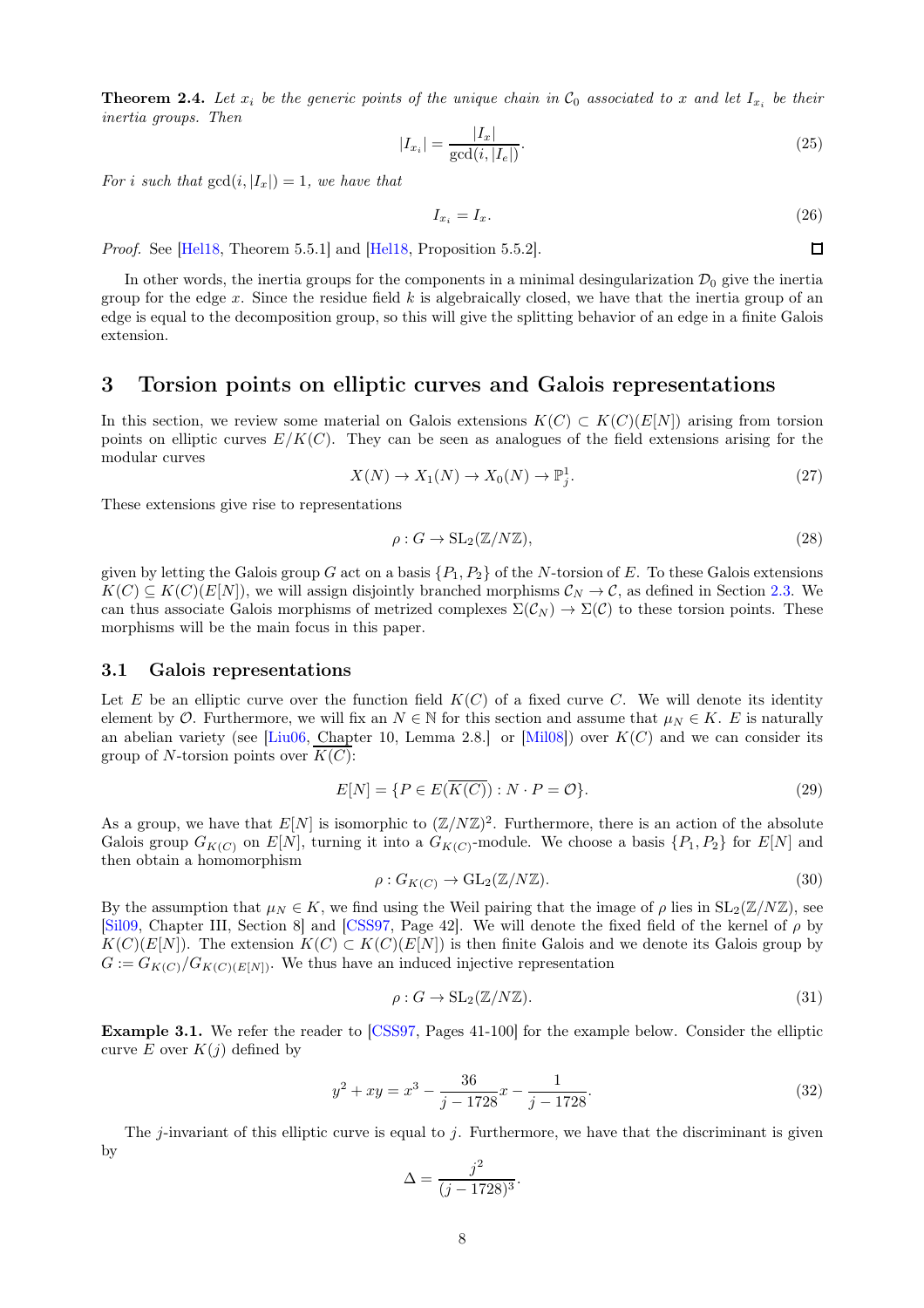We thus see that for any  $j_0 \in K$  not equal to 0 or 1728, we obtain an elliptic curve over K with j-invariant equal to  $i_0$ .

One can then consider its N-torsion for any  $N \in \mathbb{N}$ . We choose a basis  $\{P_1, P_2\}$  and obtain the field extension  $K(j) \subseteq K(j)(E[N])$ , with corresponding representation

$$
\rho: \text{Gal}(K(j)(E[N])/K(j)) \to \text{SL}_2(\mathbb{Z}/N\mathbb{Z}).
$$
\n(33)

We then consider the normal subgroup

$$
H := \{ \sigma \in \text{Gal}(K(j)(E[N])/K(j)) : \sigma(P) = \pm P \text{ for every } P \in E[N] \}. \tag{34}
$$

We denote the fixed field of H by  $K(j)(E[N]/\pm)$ . We then obtain a natural representation

$$
\rho: \text{Gal}(K(j)(E[N])/K(j)) \to \text{SL}_2(\mathbb{Z}/N\mathbb{Z})/\{\pm I\}.
$$
\n(35)

This induces a finite map of smooth curves  $X(N) \to \mathbb{P}^1_K$ . We call this curve  $X(N)$  the *full modular* curve of level N, as in [\[CSS97,](#page-17-12) Proposition 2, Page 48]. Similarly, one also obtains  $X_0(N)$  and  $X_1(N)$  by considering the subgroups  $H_0$  and  $H_1$  of  $SL_2(\mathbb{Z}/N\mathbb{Z})$  given by

$$
H_0 = \left\{ \begin{pmatrix} a & 0 \\ b & d \end{pmatrix} \in SL_2(\mathbb{Z}/N\mathbb{Z}) \right\},
$$
  

$$
H_1 = \left\{ \begin{pmatrix} a & 0 \\ b & \pm 1 \end{pmatrix} \in SL_2(\mathbb{Z}/N\mathbb{Z}) \right\}.
$$

of  $SL_2(\mathbb{Z}/N\mathbb{Z})$ . Note that  $\pm I \in H_0, H_1$  and  $H_1 \subset H_0$ , so we obtain induced maps  $X(N) \to X_1(N) \to$  $X_0(N) \to \mathbb{P}^1_j$ . The torsion extensions we consider in this paper can be seen as generalizations of these modular curves.

**Example 3.2.** Let  $E$  be the elliptic curve given by

$$
y^2 = x^3 + Ax + B,\t\t(36)
$$

where  $A, B \in K(C)$ . Let  $N = 2$ . Then the field  $K(C)(E[2])$  is none other than the splitting field of  $f := x^3 + Ax + B$ . The group  $SL_2(\mathbb{Z}/2\mathbb{Z})$  has order 6 and is isomorphic to  $S_3$ , so in this case we obtain an injection  $G \to S_3$ . For the tame case, the semistable covers arising from these extensions were studied in [\[Hel17\]](#page-17-13).

**Example 3.3.** Let  $E$  be the elliptic curve given by

$$
y^2 = x^3 + Ax + B \tag{37}
$$

for some  $A, B \in K(C)$  and let  $N = 3$ . The field  $K(C)(E[3])$  is then obtained as follows. One first considers the splitting field  $L_f$  of the polynomial

$$
f := 3x^4 + 6Ax^2 + 12Bx - A^2. \tag{38}
$$

This polynomial is also known as the third division polynomial for  $E$ . It contains the x-coordinates for the 3-torsion. By attaching a square root of  $\alpha^3 + A\alpha + B$  for every root  $\alpha$  of f, one obtains  $K(C)(E[3])$  as a degree  $\leq 2$  extension of  $L_f$ :

$$
K(C) \subset L_f \subset K(C)(E[3]). \tag{39}
$$

The group  $SL_2(\mathbb{F}_3)$  has order  $(3^2-3)(3^2-1)/2=24$  and is a solvable group. Let us illustrate this fact. The group  $H$  of matrices of order 4 (of which there are 6, which can easily be found using the conditions  $tr(A) = 0$  and  $det(A) = 1$ ) is a group of order 8 and as such it is the unique (normal) Sylow-2 group. The quotient group  $SL_2(\mathbb{F}_3)/\{\pm I\}$  is then isomorphic to  $A_4$  (it is the only nonabelian group of order 12 with a normal Sylow-2 group). The group  $A_4$  then contains the Klein-4 group as a normal subgroup with cyclic quotient of order three.

Let us note that the groups  $SL_2(\mathbb{Z}/N\mathbb{Z})$  are usually not solvable. For instance, let  $N = 5$ . Then  $SL_2(\mathbb{F}_5)/\{\pm I\}$  is isomorphic to  $A_5$  (see [\[Bon11,](#page-17-14) Theorem 1.2.4]), which is not solvable. We have the following

**Lemma 3.1.** Let  $S_p = \text{PSL}_2(\mathbb{F}_p) := \text{SL}_2(\mathbb{F}_p)/\{\pm I\}$ ,  $p \geq 3$ . Then  $S_p$  is a simple group if  $p \geq 5$ . Every proper subgroup of  $S_p$  is solvable or isomorphic to the alternating group  $A_5$ : the last possibility occurs only if  $p = \pm 1 \mod 5$ .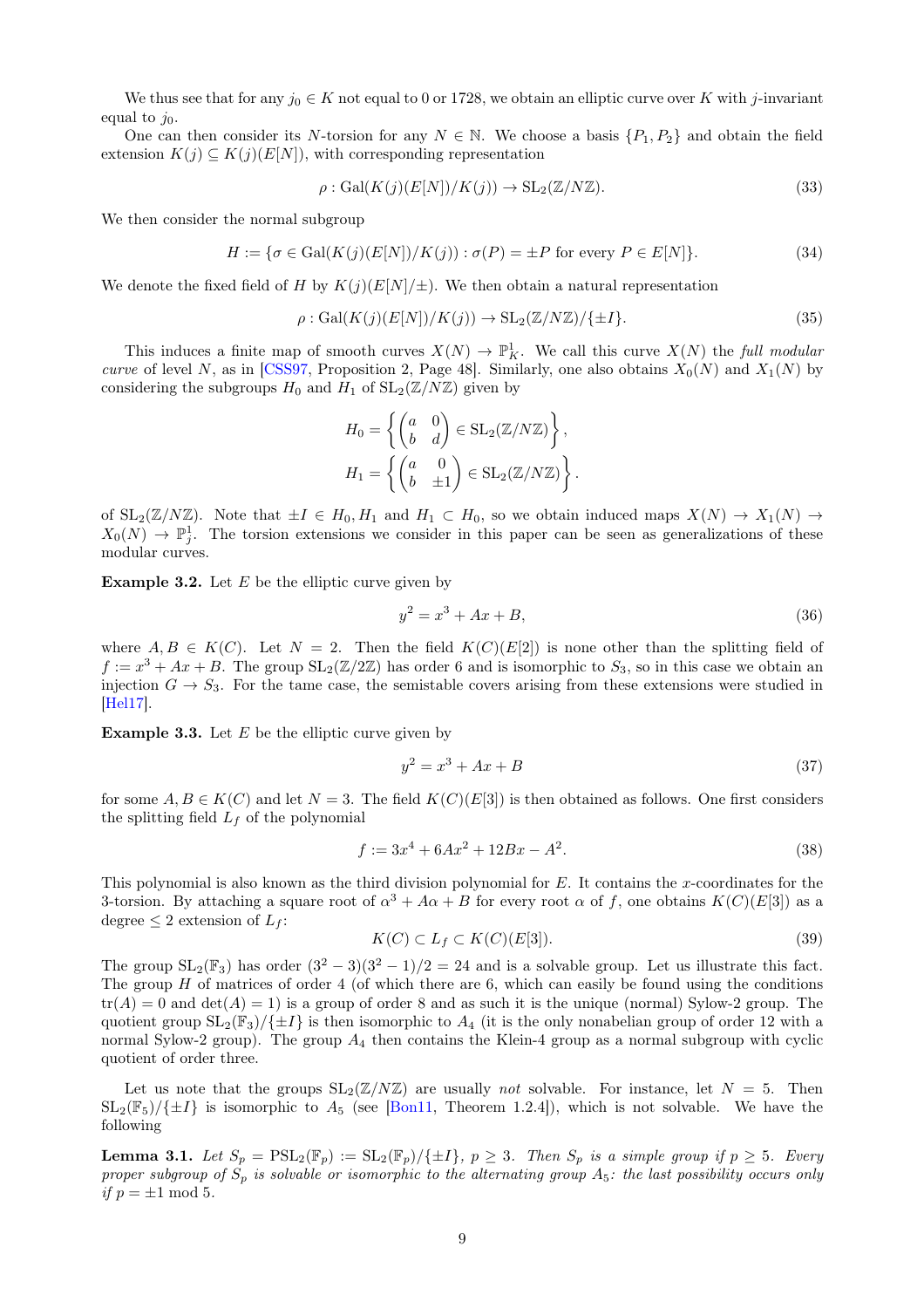Proof. See [\[Bur15,](#page-17-15) Chapter XX] and [\[Ser97,](#page-17-5) IV-23, Lemma 1].

In this paper, we will be mostly interested in *geometric* extensions of  $K(C)$ . Let  $G_{K(C)}$  be the absolute Galois group. By restricting automorphisms of  $\overline{K(C)}/K(C)$  to  $\overline{K}$ , we obtain the natural exact sequence

$$
1 \to G_{\overline{K}(C)} \to G_{K(C)} \to G_{\overline{K}/K} \to 1,\tag{40}
$$

where  $G_{\overline{K}(C)}$  is the absolute Galois group of  $K(C) := K \otimes_K K(C)$  (see [\[Liu06,](#page-17-0) Chapter 3, Corollary 2.14]).

<span id="page-9-0"></span>**Definition 3.1.** Let  $K(C) \subset L$  be any finite Galois extension. We say that  $\sigma \in G_{K(C)}$  (or its image in  $G_{K(C)}/G_L$ ) is geometric on L if  $\sigma|_{\overline{K}\cap L} = id$ . If the representation  $\rho: G \to SL_2(\mathbb{Z}/N\mathbb{Z})$  induced by the N-torsion of an elliptic curve consists only of geometric automorphisms, we say that  $\rho$  is geometric.

By extending the base field K to  $K' := \overline{K} \cap K(C)(E[N])$ , we can create a canonical geometric representation associated to  $K(C) \subset K(C)(E[N])$ . We will study these extensions in more detail in the next section.

#### 3.2 Associating semistable coverings to torsion point extensions

The extension  $K(C) \to K(C)(E[N])$  created in Section [3.1](#page-7-1) induces a finite Galois morphism of curves by taking the normalization  $C_N$  of C in  $K(C)(E[N])$ . This curve  $C_N$  is not immediately geometrically irreducible however, as the following example will illustrate.

**Example 3.4.** Let  $E$  be any elliptic curve defined over  $K$ . We then consider  $E$  as an elliptic curve over  $K(C)$  and consider the extensions  $K(C) \subset K(C)(E[N])$ . These extensions are just finite extensions of the ground field K and as such the intersection of  $K(C)(E[N])$  with  $\overline{K}$  will be larger than K as soon as the induced extensions  $K \subset K(E[N])$  are nontrivial. By [\[Liu06,](#page-17-0) Chapter 3, Corollary 2.14], we find that the corresponding normalization of C in  $K(C)(E[n])$  is not geometrically irreducible in this case.

To obtain a bonafide extension of geometrically irreducible curves, we thus have to extend the ground field K. For any fixed  $n \in \mathbb{N}$ , we take the finite extension  $K \subset K' := K(C)(E[N]) \cap \overline{K}$  and consider the base change  $C_{K'} := C \times_{Spec(K)} Spec(K')$ . Note that C is geometrically irreducible, so  $C_{K'}$  is again a geometrically irreducible, smooth and projective curve over K'. We write  $C := C_{K'}$ ,  $K := K'$  and take the normalization  $C_N$  of C in  $K(C)(E[N])$ . By [\[Liu06,](#page-17-0) Chapter 3, Corollary 2.14], we then have that  $C_N$  is geometrically irreducible and we thus obtain a finite Galois covering

$$
C_N \to C \tag{41}
$$

with Galois group G. Note that this group might have changed after the extension  $K \subset K'$ .

Let  $C$  be a strongly semistable model for  $C$ , as defined in Section [2.3.](#page-3-0) By applying the constructions in that section, we find a finite extension  $K' \supset K$ , a strongly semistable model  $\mathcal{C}_N$  for  $C_N$  over  $R'$ , an induced Galois covering of strongly semistable models

$$
\mathcal{C}_N \to \mathcal{C} \tag{42}
$$

over  $R'$  and an induced Galois covering of metrized complexes of  $k$ -curves

$$
\Sigma(\mathcal{C}_N) \to \Sigma(\mathcal{C}).\tag{43}
$$

In particular, we see that the matrices arising from the geometric representation (as in Definition [3.1\)](#page-9-0)

$$
\rho_N : G \to \mathrm{SL}_2(\mathbb{Z}/N\mathbb{Z}) \tag{44}
$$

act on the metrized complex  $\Sigma(\mathcal{C}_N)$  such that  $\Sigma(\mathcal{C}_N)/G = \Sigma(\mathcal{C})$ . We will be interested in the images of the various decomposition and inertia groups of the edges and vertices of these complexes under this representation.

<span id="page-9-1"></span>**Definition 3.2.** Let e' be an edge of  $\Sigma(\mathcal{C}_N)$  lying above  $e \in \Sigma(\mathcal{C})$  for the morphism  $\mathcal{C}_N \to \mathcal{C}$  constructed above. We say that  $E[N]$  is unramified above an edge  $e \in \Sigma(\mathcal{C})$  if we have that  $I_{e^{\prime}/e} = (1)$ .

**Remark 3.1.** Note that this definition does not depend on the edge chosen, since any other edge  $e''$  above e gives a conjugated inertia group, which again must be trivial.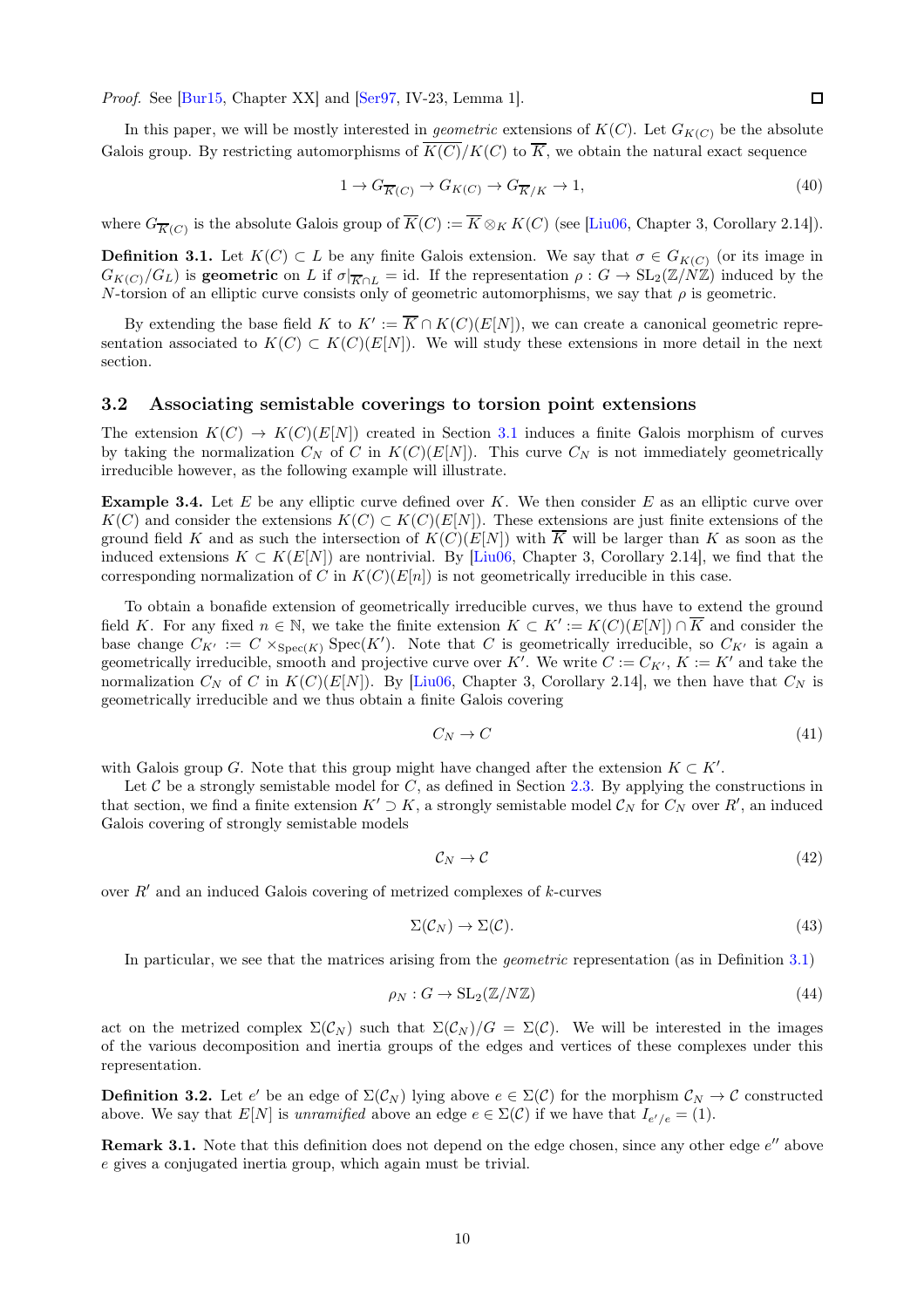## 4 Minimal Weierstrass models and strongly semistable models

In this section, we will study the notion of minimal Weierstrass models over the function field  $K(C)$  of a smooth, geometrically irreducible, projective curve C with strongly semistable model  $\mathcal{C}$ . We will start with a strongly semistable regular model and then also define the corresponding notion for strongly semistable models. We will be mostly interested in defining the reduction type of an elliptic curve at subgraphs T of  $\Sigma(\mathcal{C})$ , which we will do in Section [4.2.](#page-11-0) We then show some basic properties regarding these reduction types. In Section [4.3,](#page-13-1) we show using Theorem [2.4](#page-7-0) and the Néron-Ogg-Shafarevich criterion (Theorem [4.1\)](#page-13-2) that the torsion subgroup  $E[N]$  of an elliptic curve with good reduction at an edge is unramified above that edge.

#### 4.1 Minimal Weierstrass models

We first quickly review the notion of a minimal Weierstrass model at a codimension one point of  $\mathcal{C}$ . Let  $E/K(C)$  be an elliptic curve over the function field  $K(C)$  of a smooth, geometrically irreducible, projective curve over K with strongly semistable *regular* model C. Let  $z \in C$  be any point of codimension one, i.e.  $\dim(\mathcal{O}_{\mathcal{C},z}) = 1$ . We let  $v_z(\cdot)$  be the corresponding discrete valuation on  $K(C)^*$ ,  $R_z$  the valuation ring,  $\mathfrak{m}_z \subset R_z$  the maximal ideal and  $k(z) := R_z/\mathfrak{m}_z$  the residue field.

Any elliptic curve  $E/K(C)$  can be put in the following Weierstrass form

$$
y^2 + a_1xy + a_3y = x^3 + a_2x^2 + a_4x + a_6,
$$
\n(45)

where  $a_i \in K(C)$ , see [\[Sil09,](#page-17-2) Chapter III, Proposition 3.1]. We will denote the corresponding projective curve by  $W_{K(C)}$ . By scaling the coefficients, we then obtain a plethora of models over  $R_z$ . We now single out the models that minimize the valuation of the discriminant under the additional condition that  $a_i \in R_z$ .

**Definition 4.1.** Let  $W_{K(C)}$  be a Weierstrass model for E with coefficients  $a_i \in R_z$ . If the valuation of the discriminant  $v_z(\Delta_W)$  is minimal among all Weierstrass models over  $K(C)$  with  $a_i \in R_z$ , then  $W_{K(C)}$  is said to be a minimal Weierstrass model over  $R_z$ . The valuation  $v_z(\Delta_W)$  is referred to as the valuation of the minimal discriminant at z.

Remark 4.1. Let us now relate this theory of minimal Weierstrass models to the scheme-theoretic minimal regular model. Given such a minimal Weierstrass model, we define the scheme-theoretic model  $W/R<sub>z</sub>$  by homogenizing the Weierstrass equation:

$$
W := \text{Proj}(R_z[X, Y, Z]/(Y^2Z + a_1XYZ + a_3YZ^2 - X^3 - a_2X^2Z - a_4XZ^2 - a_6Z^3)).
$$
 (46)

The minimal regular model  $X/R_z$  of E is then related to W as follows. Consider the set of vertical prime divisors  $\Gamma$  of X that do not meet the closure of the identity  $\{O\}$  in X. There is then a contraction morphism of these components  $X \to W'$  and we in fact have that  $W = W'$ , see [\[Liu06,](#page-17-0) Chapter 9, Theorem 4.35]. Here we use that  $Pic(Spec(R_z)) = 0$ .

The minimal regular model X of  $E/K(C)$  over  $R_z$  is then also related to the Néron model  $\mathcal{E}/R_z$  of  $E/K(C)$  by the following procedure: consider the reduced closed subscheme S of X consisting of the nonsmooth points in the closed fiber. The open subscheme  $\mathcal{E} := X \setminus S$  then gives the Néron model of  $E/K(C)$ , see [\[Liu06,](#page-17-0) Chapter 10, Theorem 2.14].

Let S be any collection of valuations of the function field  $K(C)$  arising from the model C. That is, for every valuation  $v(\cdot)$  in S, there is a point z in C of codimension one (i.e.,  $\dim(\mathcal{O}_{\mathcal{C},z}) = 1$ ) whose associated valuation gives  $v(\cdot)$ . We will write valuations in S as  $v_z(\cdot)$ , where z is the corresponding point of codimension one in C. For every valuation  $v_z(\cdot)$ , we can find a minimal Weierstrass model  $W_z$  with corresponding discriminant  $\Delta_z$ . The valuation  $v_z(\Delta_z)$  of the minimal discriminant is then independent of the minimal Weierstrass model chosen.

**Definition 4.2.** Let  $W/K(C)$  be a Weierstrass model for an elliptic curve E with associated coefficients  $\{a_i\}$ . We say that W is S-minimal if for every valuation  $v_z \in S$ , we have that  $v_z(a_i) \geq 0$  and  $v_z(\Delta_W) = v_z(\Delta_z)$ , where  $\Delta_z$  is the discriminant of any minimal Weierstrass model  $W_z$  at z.

We first note that these global Weierstrass models don't exist if  $S$  is too large.

**Example 4.1.** Let  $C := \mathbb{P}^1_K$  with function field  $K(w)$  and strongly semistable model  $\mathbb{P}^1_R$ . Now consider the elliptic curve  $E/K(w)$  defined by the Weierstrass equation

$$
y^2 = x^3 + x^2 + w.\tag{47}
$$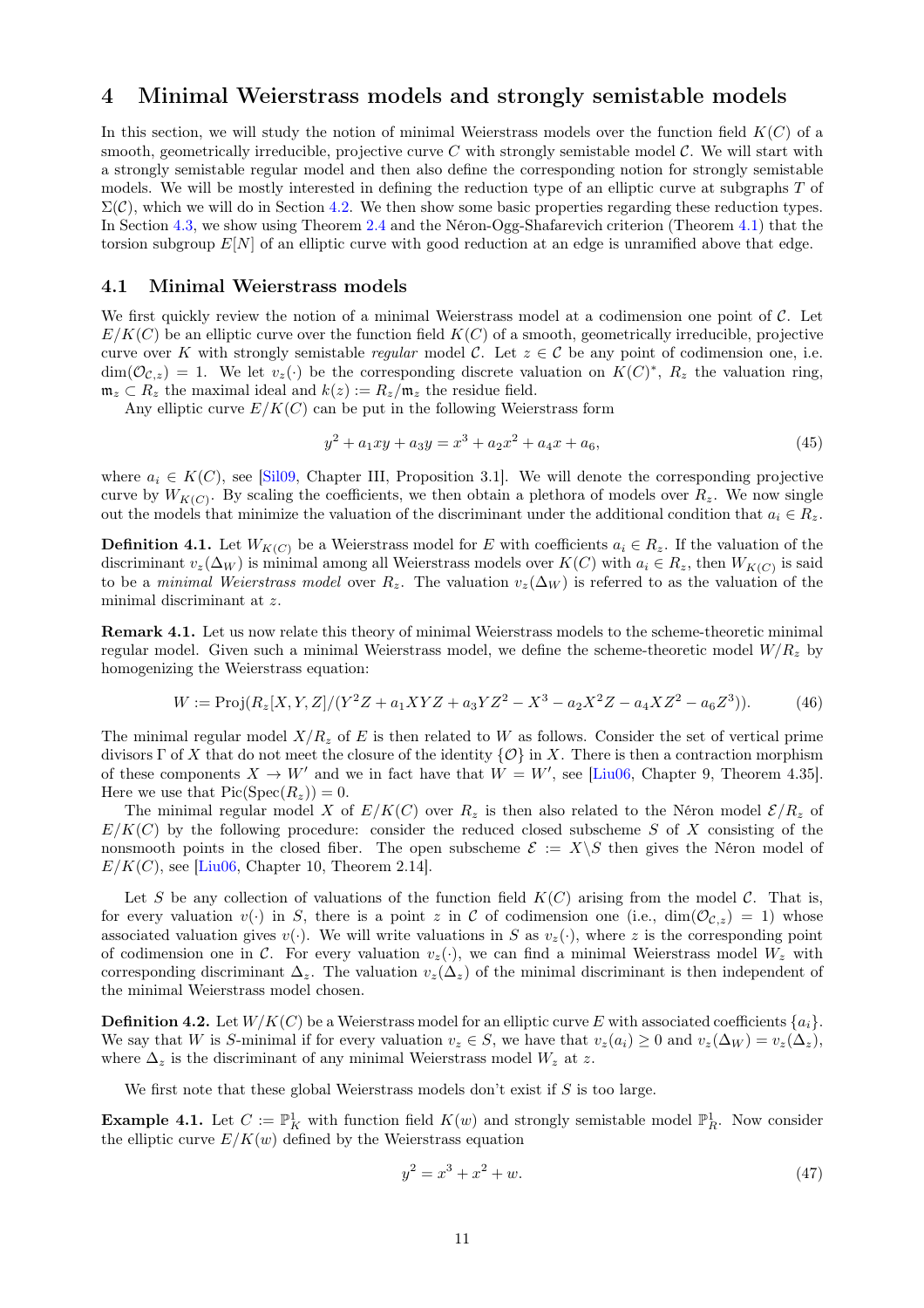The discriminant of this Weierstrass model W is

$$
\Delta_W = -432 \cdot w^2 - 64 \cdot w.
$$

Let S be the set of valuations arising from points in  $C$ . W is then minimal at every point except infinity. Any transformation (as in  $[Si109, Chapter III, Page 44]$ ) that makes W minimal at infinity transforms the discriminant by

$$
u^{12}\Delta' = \Delta. \tag{48}
$$

We then find that the valuation of u at infinity is  $-1$ , meaning that the valuation of u at some other point must be positive (since the degree of u in  $\mathbb{P}^1$  must be zero). For any such point, the corresponding Weierstrass model is not minimal, so no such model can exist. If instead we take  $S$  to be all points minus infinity, then  $W$  is  $S$ -minimal.

For the applications we have in mind, S will be finite. In this case, global S-models always exist.

<span id="page-11-1"></span>**Proposition 4.1.** Suppose that S is finite. Then there exists an S-minimal Weierstrass model for E.

Proof. We will follow [\[Sil09,](#page-17-2) Chapter VIII, Proposition 8.2] and use the approximation theorem for valuations. Consider the subring  $R_S \subset K(C)$  defined by

$$
R_S := \{ x \in K(C) : v_z(x) \ge 0 \text{ for every } v_z \in S \}. \tag{49}
$$

That is, it is the intersection of the valuation rings arising from  $S$ . We first take any Weierstrass model  $W$ (not necessarily minimal) defined over  $R_S$ . For every  $v_z \in S$ , there then exist  $u_z, r_z, s_z, t_z$  such that the transformation defined by

$$
x = u_z^2 x_z + r_z \tag{50}
$$

$$
y = u_z^3 y_z + s_z u_z^2 x_z + t_z \tag{51}
$$

gives a minimal model at z. We will denote the resulting  $a_i$  by  $a_{i,z}$ . Using the approximation theorem for valuations (see [\[Liu06,](#page-17-0) Chapter 9, Lemma 1.9.b]), we then first find a  $u \in K(C)$  such that  $v_z(u) = v_z(u_z)$ for every  $v_z \in S$ . Another application of the approximation theorem then yields  $r, s, t \in R_S$  such that for every  $v_z \in S$ , we have

$$
v_z(r - r_z), v_z(s - s_z), v_z(t - t_z) > \max_{i=1,2,3,4,6} v_z(u_z^i a_{i,z}).
$$
\n(52)

A routine check using the transformation formulas for the coefficients  $a_i$  (see [\[Sil09,](#page-17-2) Chapter III, Page 45]) for the transformation defined by

$$
x = u^2 x' + r \tag{53}
$$

$$
y = u^3 y' + s u^2 x' + t \tag{54}
$$

then shows that  $v_z(a'_i) \geq 0$ . The discriminant is easily seen to be minimal at every valuation, yielding the desired result.  $\Box$ 

#### <span id="page-11-0"></span>4.2 S-models for intersection graphs

In this section, we will study the reduction of an elliptic curve at the vertical divisors of a strongly semistable regular model. We will then be able to study the reduction type of the elliptic curve on subgraphs of the intersection graph  $\Sigma(\mathcal{C})$ . The notions of good and multiplicative reduction will then be shown to be stable under finite extensions of K.

Let C be a strongly semistable regular model. Every irreducible component  $\Gamma$  in the special fiber of C gives rise to a valuation which we will denote by  $v_{\Gamma}$ . Let  $S := \{v_{\Gamma}\}\$  be the finite set of all valuations arising from irreducible components  $\Gamma$  in the special fiber of C. By Proposition [4.1,](#page-11-1) we can find a Weierstrass model  $W/K(C)$  for  $E/K(C)$  that is minimal at every component Γ. Using this global model, we will now define the reduction type of E on a subgraph of  $\Sigma(\mathcal{C})$ . We will do this in terms of the normalized Laplacians of the coefficient  $c_4$  and the discriminant  $\Delta$ . For more details on the normalized Laplacian, see Definition [2.5](#page-5-1) and Section [2.5.](#page-5-0) For the definition of the inequalities, see Definition [2.7.](#page-6-0)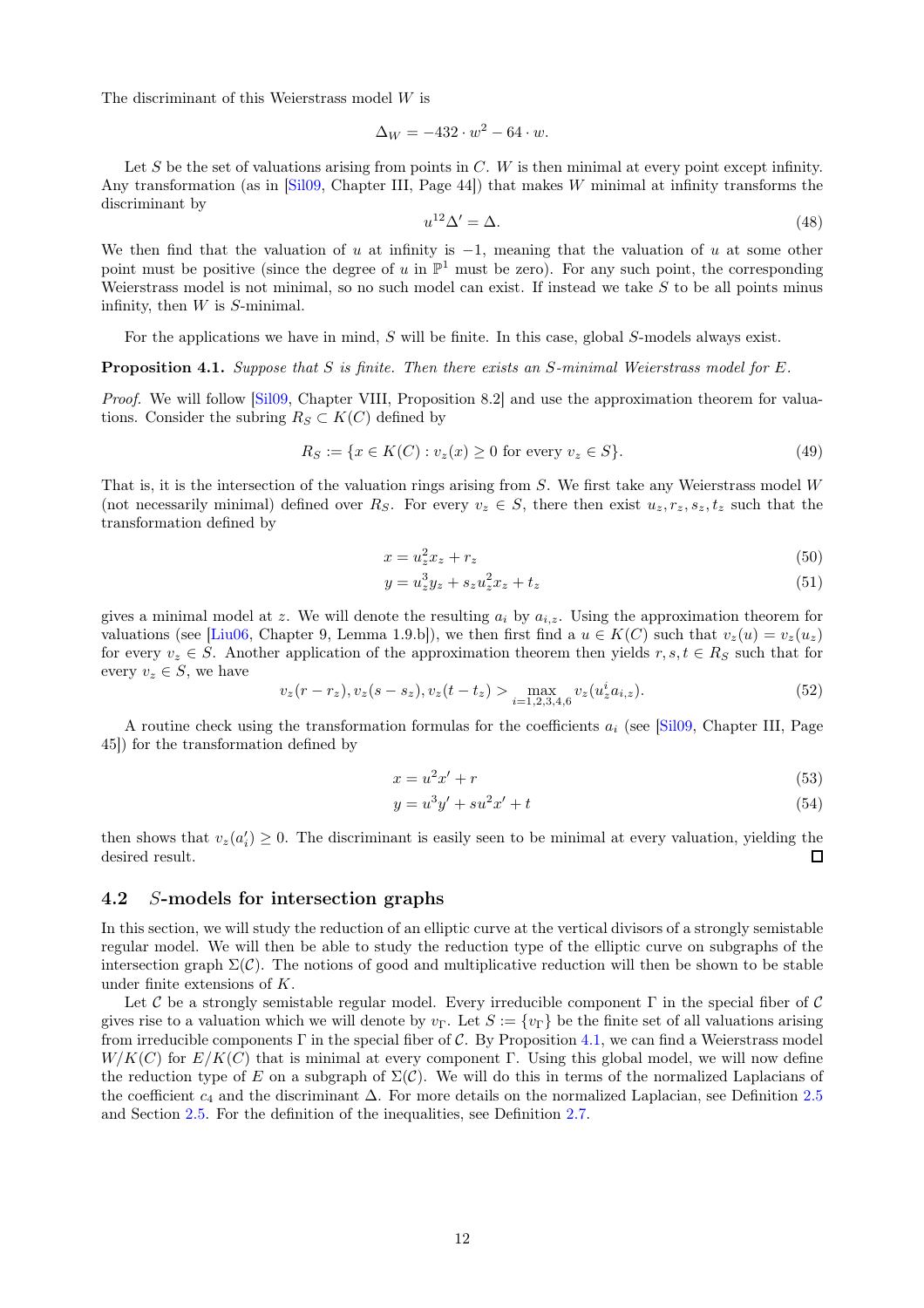<span id="page-12-0"></span>**Definition 4.3.** Let  $W/K(C)$  be a minimal S-model for the intersection graph  $\Sigma(\mathcal{C})$  and let T be a subgraph of  $\Sigma(\mathcal{C})$ .

- 1. We say that E has good reduction on T if  $\phi_{\Delta} = 0$  on T.
- 2. We say that E has multiplicative reduction on T if  $\phi_{\Delta} > 0$  and  $\phi_{c_4} = 0$  on T.
- 3. We say that E has additive reduction on T if  $\phi_{\Delta} > 0$  and  $\phi_{c_4} > 0$  on T.

**Lemma 4.1.** The above definition for the reduction type of E on a subgraph  $T \subset \Sigma(\mathcal{C})$  does not depend on the choice of a minimal S-model  $W/K(C)$ .

*Proof.* For any other minimal  $S$  model  $W'$ , we have

$$
v_{\Gamma}(c_4') = v_{\Gamma}(c_4),\tag{55}
$$

$$
v_{\Gamma}(\Delta') = v_{\Gamma}(\Delta) \tag{56}
$$

for every irreducible component  $\Gamma \subset \mathcal{C}_s$ . This implies that the normalized Laplacians are the same, so the Lemma follows. П

Let C be a strongly semistable (not necessarily regular) model for C and let T be any subgraph of  $\Sigma(\mathcal{C})$ . The minimal desingularization C' of C then yields a regular model with a morphism  $C' \to C$ . The graph T then naturally induces a natural subgraph T' of  $\Sigma(\mathcal{C}')$  by subdividing every edge of length k into k edges (with vertices in between) of length 1. We use this to define reduction types on subgraphs of strongly semistable models.

**Definition 4.4.** Let C be a strongly semistable (not necessarily regular) model for C. We say that E has good, multiplicative or additive reduction on a subgraph  $T \subset \Sigma(\mathcal{C})$  if the desingularization  $\mathcal{C}'$  has the corresponding reduction type on the induced subgraph  $T' \subset \Sigma(\mathcal{C})$ .

**Lemma 4.2.** The notions of good and multiplicative reduction on subgraphs T of  $\Sigma(\mathcal{C})$  are stable under finite extensions  $K \subset K'$ .

*Proof.* Let  $W/K(C)$  be a minimal model on  $\Sigma(C)$ , see Proposition [4.1.](#page-11-1) We claim that  $W/K'(C)$  is again minimal. Indeed, the conditions  $\phi_{T,a_i} \geq 0$ ,  $\phi_{T,\Delta} = 0$  and  $\phi_{T,a_i} = 0$  are stable under finite extensions by Lemma [2.3](#page-5-2) and the definition of the extended normalized Laplacian. This then also yields the stability of good and multiplicative reduction, as desired.  $\Box$ 

<span id="page-12-1"></span>**Lemma 4.3.** Suppose that E has good or multiplicative reduction on a subgraph  $T$  of the intersection graph  $\Sigma(\mathcal{C})$  a strongly semistable model  $\mathcal{C}$ . Then for every subdivision T' of T over an extension of K, E has the same corresponding reduction type at every vertex  $v \in T'$ .

Proof. By definition, we have that the value of the normalized Laplacians is equal to the valuation of the function at the component. By [\[Sil09,](#page-17-2) Chapter VII, Proposition 5.1], we see that the conditions on the Laplacian for a vertex correspond exactly with the ordinary notions of good and multiplicative reduction. This immediately yields the Lemma.  $\Box$ 

**Lemma 4.4.** Suppose that E has good reduction on a subgraph T of  $\Sigma(\mathcal{C})$ . Then E also has good reduction on the corresponding complete subgraph  $\tilde{T}$ .

*Proof.* Let W be any S-minimal model and suppose that E has good reduction on T. For any vertex with component  $\Gamma$  adjacent to an edge in T, we must have  $v_{\Gamma}(\Delta) = 0$ , since the Laplacian is is zero on that edge. This gives the Lemma.  $\Box$ 

In other words, having good reduction is a "closed" condition. Having multiplicative reduction is an open condition however, as the following example will show.

**Example 4.2.** Let  $C := \mathbb{P}^1_K$  and let  $\mathcal{C} := \text{Proj}(R[Z,T,W]/(ZT - \pi \cdot W^2)$  be a strongly semistable regular model for C with affine open  $R[x, t]/(zt-\pi)$ . Consider the elliptic curve  $E/K(C)$  defined by the Weierstrass equation

$$
y^2 = x^3 + x^2 + t.\tag{57}
$$

The discriminant of this model is then given by

$$
\Delta_W = -432 \cdot t^2 - 64 \cdot t. \tag{58}
$$

Let  $\mathfrak{p}_1 := (z)$  and  $\mathfrak{p}_2 = (t)$  be the generic points of the irreducible components  $\Gamma_1$  and  $\Gamma_2$  of  $\mathcal{C}_s$ . Then  $v_{\mathfrak{p}_1}(\Delta_W) = 0$  and  $v_{\mathfrak{p}_2}(\Delta_W) = 1$ . We thus see that W defines an S-minimal model and that E has good reduction on  $T_1 := {\lbrace \Gamma_1 \rbrace}$  and multiplicative reduction on  $T_2 := \lbrace e, \Gamma_2 \rbrace$ .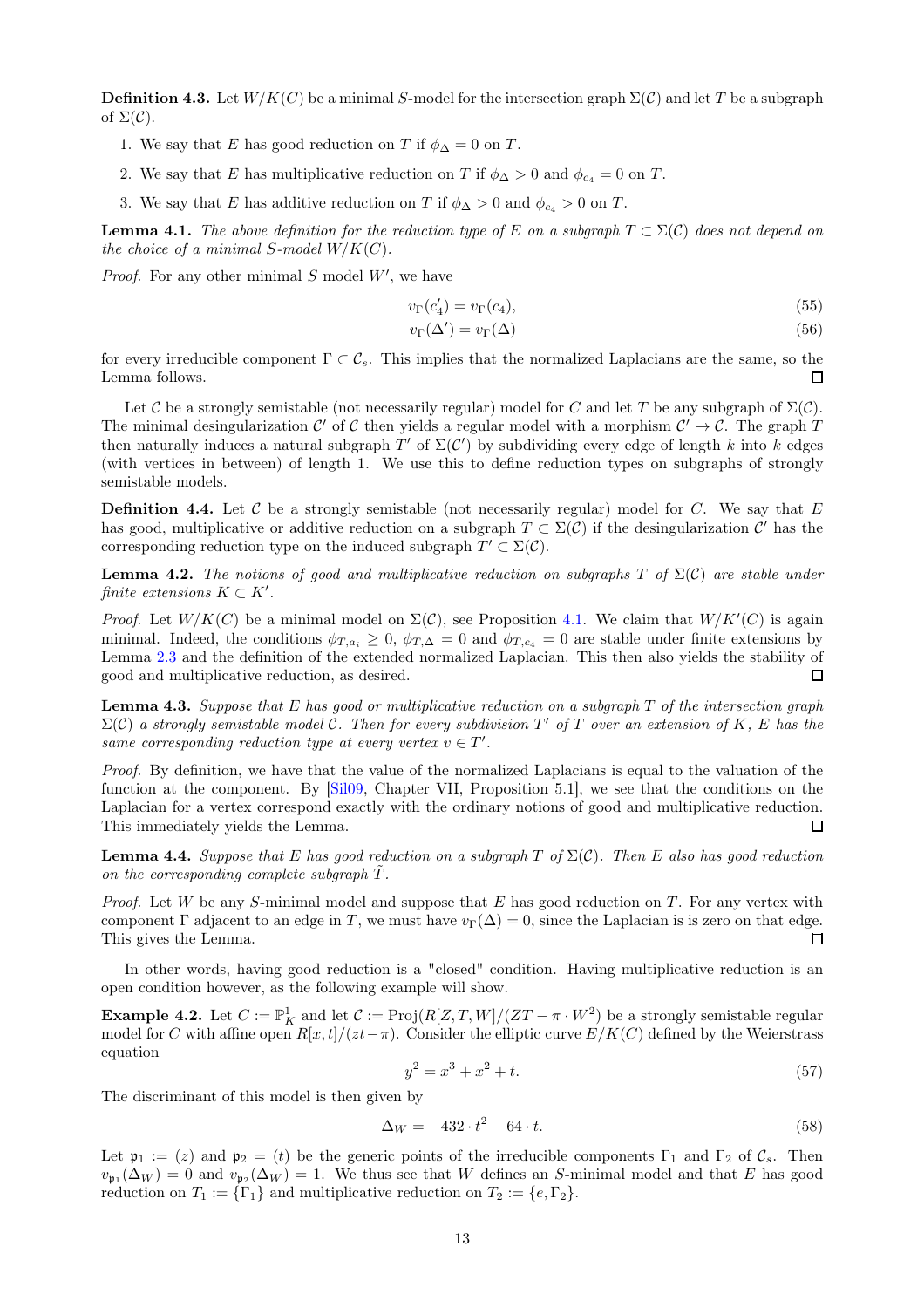We now study the following problem. Let  $E/K(C)$  be an elliptic curve and let  $C' \to C$  be a disjointly branched morphism. Let  $e' \in \Sigma(\mathcal{C}')$  be an edge mapping to  $e \in \Sigma(\mathcal{C})$ .

<span id="page-13-4"></span>**Lemma 4.5.** Let  $C' \rightarrow C$  be a disjointly branched morphism, as defined in Section [2.3,](#page-3-0) and suppose that  $E/K(C)$  has good (resp. multiplicative) reduction on  $e \in \Sigma(C)$ . Then E has good (resp. multiplicative) reduction on e' for any  $e' \in \Sigma(\mathcal{C}')$  mapping to e.

Proof. Let  $W/K(C)$  be a minimal model for C. Since  $\psi: C' \to C$  is disjointly branched, it is vertically unramified. This implies that for any generic point  $\mathfrak{p}' \in \mathcal{C}'_s$  mapping to  $\mathfrak{p} \in \mathcal{C}$ , we have that  $v_{\mathfrak{p}'}|_{K(C)} = v_{\mathfrak{p}}$ . In other words, the vertical valuations are unchanged. This implies that W is minimal over  $\mathcal{C}'_s$  and that the normalized Laplacians are invariant, which tells us that the reduction type doesn't change. This yields the Lemma. П

#### <span id="page-13-1"></span>4.3 Néron-Ogg-Shafarevich for edges

In this section, we will use the notion of good reduction developed in the previous section to show that the disjointly branched morphism arising from the N-torsion of an elliptic curve with good reduction on an edge of  $\Sigma(\mathcal{C})$  is unramified above that edge. We will use Theorem [2.4](#page-7-0) to prove this.

Let us first give a review of the original Néron-Ogg-Shafarevich criterion for codimension one points. Let  $\overline{K(C)}$  be the algebraic closure of  $K(C)$  and fix a discrete valuation ring  $R_p \subset K(C)$  with residue field  $k(\mathfrak{p})$ . We will consider several  $R_{\mathfrak{p}}$ -subalgebras in the algebraic closure. Let  $R_{\mathfrak{p}}^{sh}$  be a strict Henselization of  $R_p$  and let  $\overline{R_p}$  be the localization of the integral closure of R in  $\overline{K(C)}$  at a maximal ideal  $\overline{p}$  lying over the unique maximal ideal of  $R^{sh}_{\mathfrak{p}}$ . We let  $K(C)^{sh}$  be the quotient field of the strict Henselization. The inertia group  $I_{\overline{\mathfrak{p}}/\mathfrak{p}}$  of  $\overline{\mathfrak{p}}$  over  $\mathfrak{p}$  is then equal to the Galois group  $Gal(\overline{K(C)}/K(C)^{sh})$ . That is,  $K(C)^{sh}$  is the maximal unramified extension under  $\bar{p}$ .

Let A be an abelian variety over  $K(C)$  and let  $\mathcal{A}_{\mathfrak{p}}$  be its Néron model over  $R_{\mathfrak{p}}$ , which exists by [\[BLR90,](#page-17-3) Section 1.3, Corollary 2. A is said to have good reduction at p if the identity component  $\mathcal{A}_{p,0,s}$  is an abelian variety. The Néron-Ogg-Shafarevich criterion can be stated as follows:

<span id="page-13-2"></span>**Theorem 4.1. (Néron-Ogg-Shafarevich criterion)** Let A be an abelian variety,  $A_p$  the Néron model for A over  $R_p$  and  $\ell$  a prime different from char( $k(p)$ ). Then the following are equivalent:

- 1. A has good reduction at p.
- 2.  $A_p$  is an abelian scheme.
- 3. For every  $n \geq 0$ , the inertia group  $I_{\overline{p}/p}$  acts trivially on  $A[\ell^n](\overline{K(C)})$ . In other words, the canonical map

$$
A[\ell^n](K(C)^{sh}) \to A[\ell^n](\overline{K(C)})\tag{59}
$$

is bijective.

4. The Tate module  $T_{\ell}(A)$  is unramified over R. That is, the inertia group operates trivially on  $T_{\ell}(A)$ .

Proof. See [\[BLR90,](#page-17-3) Chapter VII, Theorem 5] for the current version and [\[Sil09,](#page-17-2) Chapter VII, Theorem 7.1] for the elliptic curve version over a perfect field.  $\Box$ 

<span id="page-13-3"></span>Remark 4.2. We will be needing the following version, which follows in exactly the same way from [\[BLR90,](#page-17-3) Chapter VII, Theorem 5]:

Let N be a positive integer such that  $char(k(\mathfrak{p})) \nmid N$ . Suppose that A has good reduction at p. Then the canonical map  $A[N](K(C)^{sh}) \to A[N](\overline{K(C)})$  is bijective.

<span id="page-13-0"></span>**Theorem 4.2. (Good reduction for edges)** Let  $E/K(C)$  be an elliptic curve over a curve C with strongly semistable model C and intersection graph  $\Sigma(C)$ . Let N be an integer with char(k)  $\nmid N$  and suppose that E has good reduction on an edge e of  $\Sigma(\mathcal{C})$ . Then  $E[N]$  is unramified over e, in the sense of Definition [3.2.](#page-9-1)

*Proof.* Suppose for a contradiction that  $E[N]$  is ramified over  $e = vw$ , where v corresponds to an irreducible component  $\Gamma_0$  in  $\mathcal{C}_s$ . By [\[Hel18,](#page-17-1) Proposition 5.1.1], we find that the length of any edge e' is smaller than that of e. This implies that C is not regular at e. We take a desingularization  $\mathcal{C}_0$  above e and consider the normalization  $\mathcal{C}'_0$  of  $\mathcal{C}_0$  in  $K(C)(E[N])$ . Let  $v_1$  be a vertex corresponding to an irreducible component  $\Gamma_1$  in  $\mathcal{C}_0$  intersecting  $\Gamma_0$  and let  $\mathfrak{p}_1$  be its generic point. Using Lemma [4.3,](#page-12-1) we see that E again has good reduction at  $\mathfrak{p}_1$ . By the Néron-Ogg-Shafarevich criterion (Theorem [4.1](#page-13-2) and Remark [4.2\)](#page-13-3), we then find that  $I_{\mathfrak{p}'_1/\mathfrak{p}_1} = (1)$  for  $\mathfrak{p}'_1$  lying over  $\mathfrak{p}_1$ . Switching from codimension one to codimension two using Theorem [2.4,](#page-7-0) we then find that  $I_{e'/e} = I_{\mathfrak{p}'_1/\mathfrak{p}_1} = (1)$ , a contradiction. This finishes the proof. П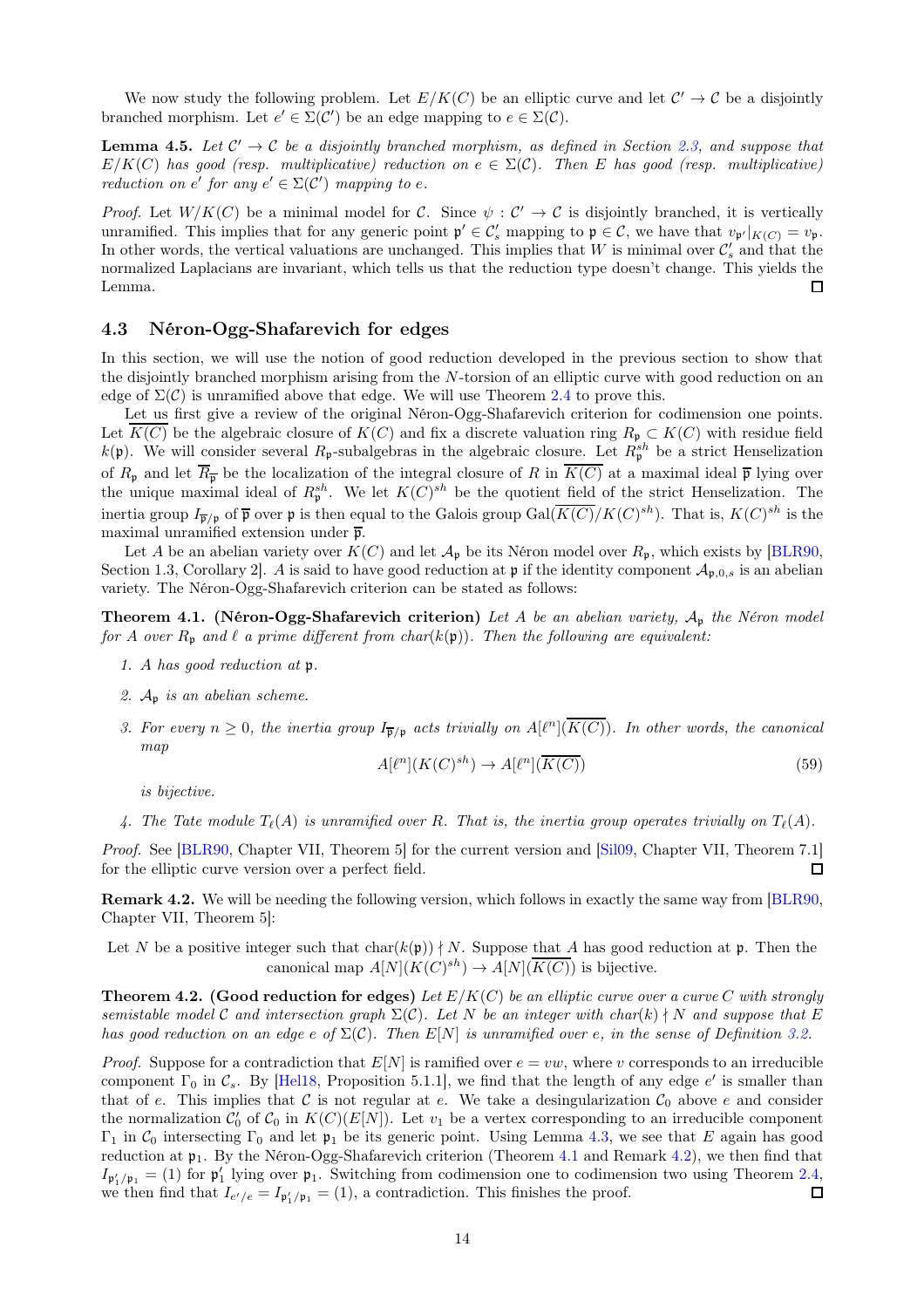**Corollary 4.1.** Suppose that E has good reduction at an edge  $e \in \Sigma(\mathcal{C})$  and let  $|G|$  be the order of the Galois group  $G = \text{Gal}(K(C)(E[N])/K(C))$ . There are then |G| edges of length  $l(e)$  in  $\Sigma(C_N)$  lying above e.

# <span id="page-14-0"></span>5 Uniformization

In this section, we review the Tate uniformization for elliptic curves with split multiplicative reduction. Since our residue fields are not necessarily perfect, we cannot use [\[Sil94,](#page-17-16) Chapter V] directly. The version that we need can be found in [\[Roq70\]](#page-17-17).

Let  $E$  be an elliptic curve over a local field  $K$ . Here, a local field is defined to be a field  $K$  with a nontrivial real absolute value  $a \mapsto |a|$  such that K is complete with respect to the metric induced by this absolute value. We will furthermore assume that this absolute value is nonarchimedean.

For any  $q \in K$  with  $0 < |q| < 1$ , we consider the group  $K^*/q^{\mathbb{Z}}$  and note that it can be given the structure of a rigid analytic space or a Berkovich space, see [\[FvdP04,](#page-17-18) Chapter V, Section 1] and [\[Bos14,](#page-17-19) Chapter 9, Section 2. The elliptic curves  $E/K$  that are isomorphic over K to this object  $K^*/q^{\mathbb{Z}}$  for some q are then given by the following uniformization theorem, which was first proved by Tate in [\[Tat71\]](#page-18-0).

<span id="page-14-1"></span>**Theorem 5.1.** Let  $E/K$  be an elliptic curve. Then E is isomorphic to  $K^*/q^{\mathbb{Z}}$  for some  $q \in K$  if and only if the following hold:

- 1. The j-invariant satisfies  $|j| > 1$ .
- 2. The Hasse invariant  $\gamma(E) \in K^*/(K^*)^2$  is trivial.

Furthermore, we have that  $|q| = \frac{1}{16}$  $\frac{1}{|j|}$ .

Proof. See [\[Roq70,](#page-17-17) VIIIa] for the first two claims and [Roq70, VII] for the last claim.  $\Box$ 

Recall that for any elliptic curve E with *j*-invariant not equal to 0 or 1728 and over a field K of  $char(K) \neq 2, 3$  given by a Weierstrass equation

$$
y^2 = x^3 - 27c_4x - 54c_6, \tag{60}
$$

the Hasse invariant of E is given by the image in  $K^*/(K^*)^2$  of the element

$$
\gamma'(E) = -\frac{c_4}{c_6}.\tag{61}
$$

We then also see that any elliptic curve with  $|j| > 1$  becomes isomorphic to  $K^*/q^{\mathbb{Z}}$  after at most a quadratic extension, which is given by  $K \subset K(\sqrt{\gamma'(E)})$ .

One of the reasons that this uniformization is so valuable, is that the construction commutes with the action of the Galois group in the following sense. Suppose that we have a finite Galois extension of complete fields  $K \subset L$  and consider the resulting uniformization  $\psi_L : E(L) \to L^*/q^{\mathbb{Z}}$ . For any  $\sigma \in \text{Gal}(L/K)$ , we then have

$$
\sigma(\psi(P)) = \psi(\sigma(P)).\tag{62}
$$

We will see this property in action in the next section.

# 6 Multiplicative reduction and transvections for edges

In this section, we will study elliptic curves  $E/K(C)$  having multiplicative reduction at an edge  $e \in \Sigma(\mathcal{C})$  for some strongly semistable model  $C$ , as explained in Section [4.3.](#page-12-0) Using this, we will see that an inertia group  $I_{e'/e}$  lying above an edge e will contain an element  $\sigma$  that maps to the matrix  $\begin{pmatrix} 1 & 1 \\ 0 & 1 \end{pmatrix}$  under the Galois representation map  $\rho_{\ell}: G \to SL_2(\mathbb{F}_{\ell})$ . This will use the uniformization results introduced in the previous section. We will write  $\phi_j$  for the normalized Laplacian of the j-invariant of E and  $\delta_e(\phi_j)$  for the absolute value of the slope of  $\phi_i$  on any edge  $e \in \Sigma(\mathcal{C})$ . We invite the reader to compare the upcoming theorem to [\[Sil94,](#page-17-16) Chapter V, Corollary 6.2] and [\[Ser97,](#page-17-5) IV-37, Proposition 1]. Let us set

$$
\tau := \begin{pmatrix} 1 & 1 \\ 0 & 1 \end{pmatrix} \in SL_2(\mathbb{F}_{\ell}).\tag{63}
$$

This  $\tau$  will be referred to as a transvection, as in [\[Sil94,](#page-17-16) Chapter V] and [\[Ser97,](#page-17-5) Chapter IV].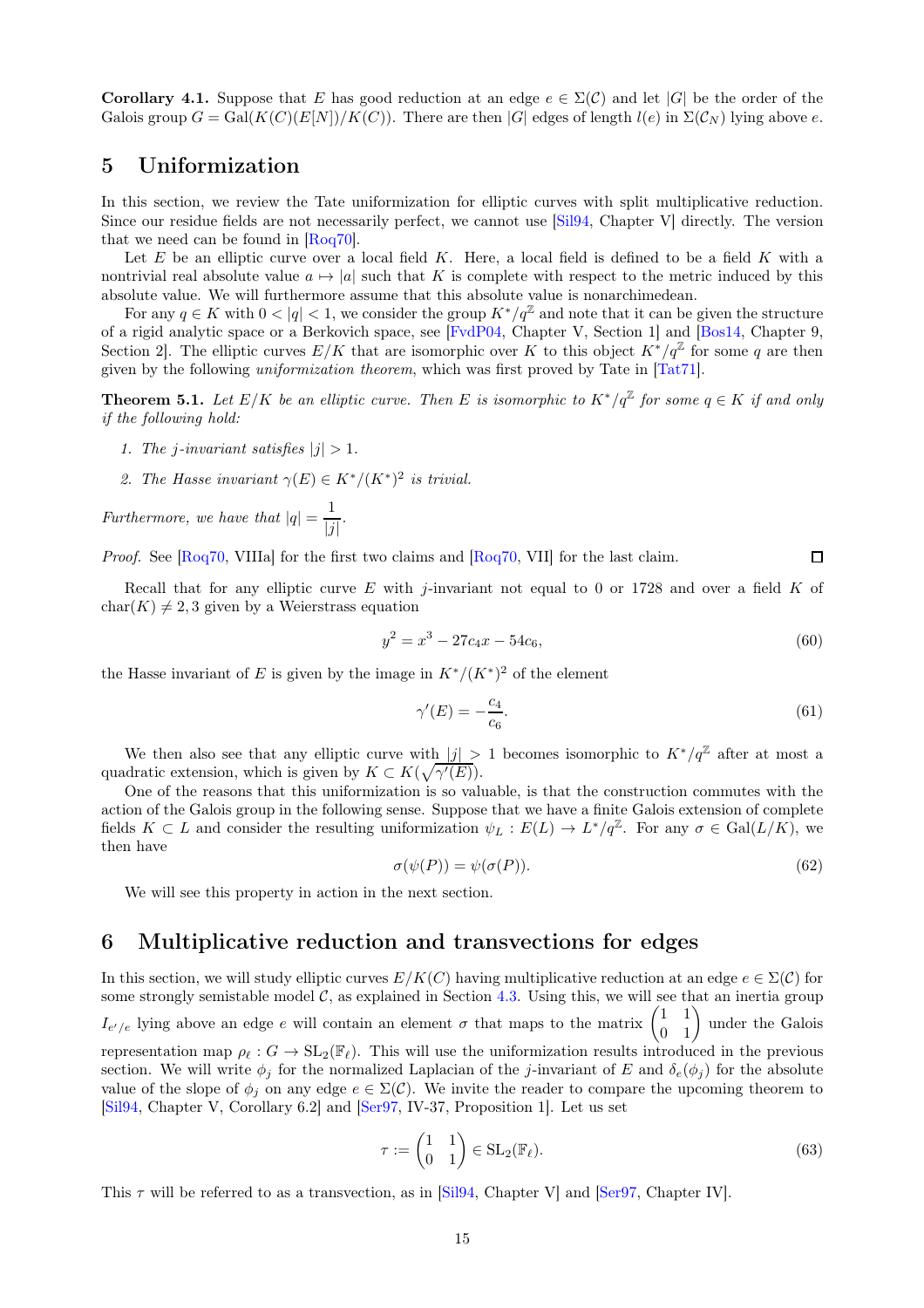<span id="page-15-0"></span>**Theorem 6.1.** Let E be an elliptic curve over  $K(C)$  with multiplicative reduction at an edge  $e \in \Sigma(C)$  and let  $\mathcal{C}_{\ell} \to \mathcal{C}$  be the semistable covering associated to the Galois extension  $K(C) \subset K(C)(E[N])$  with Galois group G and representation  $\rho_{\ell}: G \to SL_2(\mathbb{F}_{\ell})$ . Let  $p = char(k)$  and let  $\ell \geq 3$  be a prime with  $p \nmid \# \rho_{\ell}(G)$ and  $\ell \nmid \delta_e(\phi_j)$ . Let e' be an edge of  $\Sigma(\mathcal{C}_{\ell})$  lying above e. There then exists a  $\sigma \in I_{e'/e}$  such that

$$
\rho_{\ell}(\sigma) \equiv \begin{pmatrix} 1 & 1 \\ 0 & 1 \end{pmatrix} \mod \ell.
$$
 (64)

*Proof.* We start by extending the base field  $K(C)$ . Consider the Galois extension

$$
K(C) \to K(C)(\sqrt{\gamma'(E)}) =: L. \tag{65}
$$

That is, we take a representative of the *Hasse invariant*  $\gamma(E) \in K(C)^*/(K(C)^*)^2$  (as in Section [5\)](#page-14-0) and then take the square root of this representative. Since the composite of two Galois extensions is again Galois, we find that the extension

$$
K(C) \to L(E[\ell]) \tag{66}
$$

is again Galois and we will denote its Galois group by  $G'$ . We let this group act on the  $\ell$ -torsion in the natural way and obtain a (possibly noninjective) representation

$$
\rho'_{\ell}: G' \to \mathrm{SL}_2(\mathbb{F}_{\ell}).\tag{67}
$$

We will obtain a  $\sigma \in G'$  that maps to the desired matrix in the Theorem. Note that there is a natural surjective map  $s: G' \to G$  such that  $\rho'_\ell = \rho_\ell \circ s$ , which shows that the restriction of  $\sigma$  to the Galois extension  $K(C) \subset K(C)(E[\ell])$  maps to the same matrix under  $\rho$ .

We now extend the morphism  $K(C) \to L(E[\ell])$  to a disjointly branched morphism  $\mathcal{D} \to \mathcal{C}$ . The commutative diagram of function fields can be found below, where  $H_1$  is the Galois group of  $L(E[\ell]) \supset L$ and  $H_2$  the Galois group of  $L(E[\ell]) \supset K(C)(E[\ell]).$ 

$$
L \xrightarrow{H_1} L(E[\ell])
$$
  
\n
$$
\uparrow H_2 \uparrow
$$
  
\n
$$
K(C) \xrightarrow{G} K(C)(E[\ell])
$$

This then gives rise to a corresponding commutative diagram of semistable models over  $R$ :

$$
\begin{array}{ccc} \mathcal{D}^{H_1} \longleftarrow & \mathcal{D} \\ \downarrow & & \downarrow \\ \mathcal{C} \longleftarrow & \mathcal{D}^{H_2} \end{array}
$$

We write  $e_{H_2}$  for  $e' \in \Sigma(\mathcal{D}^{H_2})$  and  $e_{(1)}$  for an edge in  $\Sigma(\mathcal{D})$  lying above  $e_{H_2}$ . Similarly, we let  $e_{H_1}$  be the image of  $e_{(1)}$  under the natural map  $\Sigma(\mathcal{D}) \to \Sigma(\mathcal{D}^{H_1})$  and  $e_G = e$ , so that we have labeled all relevant edges by subgroups in G'. We will now find a  $\sigma$  in  $I_{e_{H_1}/e_{(1)}}$  that maps to the matrix  $\tau$  under  $\rho'_\ell$ . By restricting this  $\sigma$  to  $K(C)(E[\ell])$ , we then obtain an element  $\tilde{\sigma} \in I_{e_{H_2}/e_G}$  that maps to  $\tau$  under  $\rho_{\ell}$ .

Let  $\Gamma_0$  be an irreducible component corresponding to a vertex of  $e_{H_1}$  with generic point  $\mathfrak{p}_0$ . We now extend  $\mathcal{D}_1^{H_1}$  to a regular model  $\mathcal{D}_0^{H_1}$  over e and take the normalization  $\mathcal{D}_0$  of  $\mathcal{D}_0^{H_1}$  in  $L(E[\ell])$ , as in Theorem [2.4.](#page-7-0) If  $\mathcal{D}^{H_1}$  is already regular at  $e_{H_1}$ , we base change to  $R(\pi^{1/n}) \subset K(\pi^{1/n})$  for some  $n > 1$  (which doesn't affect disjointly branched morphisms, in the sense that vertical components stay unramified) and then take a desingularization  $\mathcal{D}_0^{H_1}$  above  $e_{H_1}$ .<sup>[2](#page-15-1)</sup> Let  $\mathfrak{p}_1 \in \mathcal{D}_{0,s}^{H_1}$  be the generic point of a component intersecting  $\Gamma_0$  and let  $\mathfrak{q}_1$  be any point of  $\mathcal{D}_0$  lying above it. By Theorem [2.4,](#page-7-0) we find that  $I_{\mathfrak{q}_1/\mathfrak{p}_1} = I_{e_{(1)}/e_{H_1}}$ . We will find a  $\sigma \in I_{\mathfrak{q}_1/\mathfrak{p}_1}$  that maps to the transvection  $\tau$ . This then also yields the desired  $\sigma \in I_{e_{(1)}/e_{H_1}}$  by the equality  $I_{\mathfrak{q}_1/\mathfrak{p}_1} = I_{e_{(1)}/e_{H_1}}.$ 

Let us first note that by Lemma [4.5,](#page-13-4) E has multiplicative reduction over  $e_{H_1}$ . Lemma [4.3](#page-12-1) then implies that E has multiplicative reduction at  $\mathfrak{p}_1$ . Writing  $L' = L(E[\ell])$ , we obtain an inclusion of completed fields

$$
L_{\mathfrak{p}_1} \to L_{\mathfrak{q}_1}'.\tag{68}
$$

This field extension is again Galois, with Galois group  $D_{q_1/p_1}$ , see [\[Neu99,](#page-17-20) Chapter II, Proposition 9.9]. Furthermore, the inertia group of this Galois extension is equal to the inertia group  $I_{\mathfrak{q}_1/\mathfrak{p}_1}$ . Note that E has

<span id="page-15-1"></span><sup>&</sup>lt;sup>2</sup>We will in fact find that  $\mathcal{D}^{H_1}$  cannot be regular at  $e_{H_1}$ , since the length of  $e_{(1)}$  is multiplied by  $\ell$  under the map  $\mathcal{D} \to \mathcal{D}^{H_1}$ .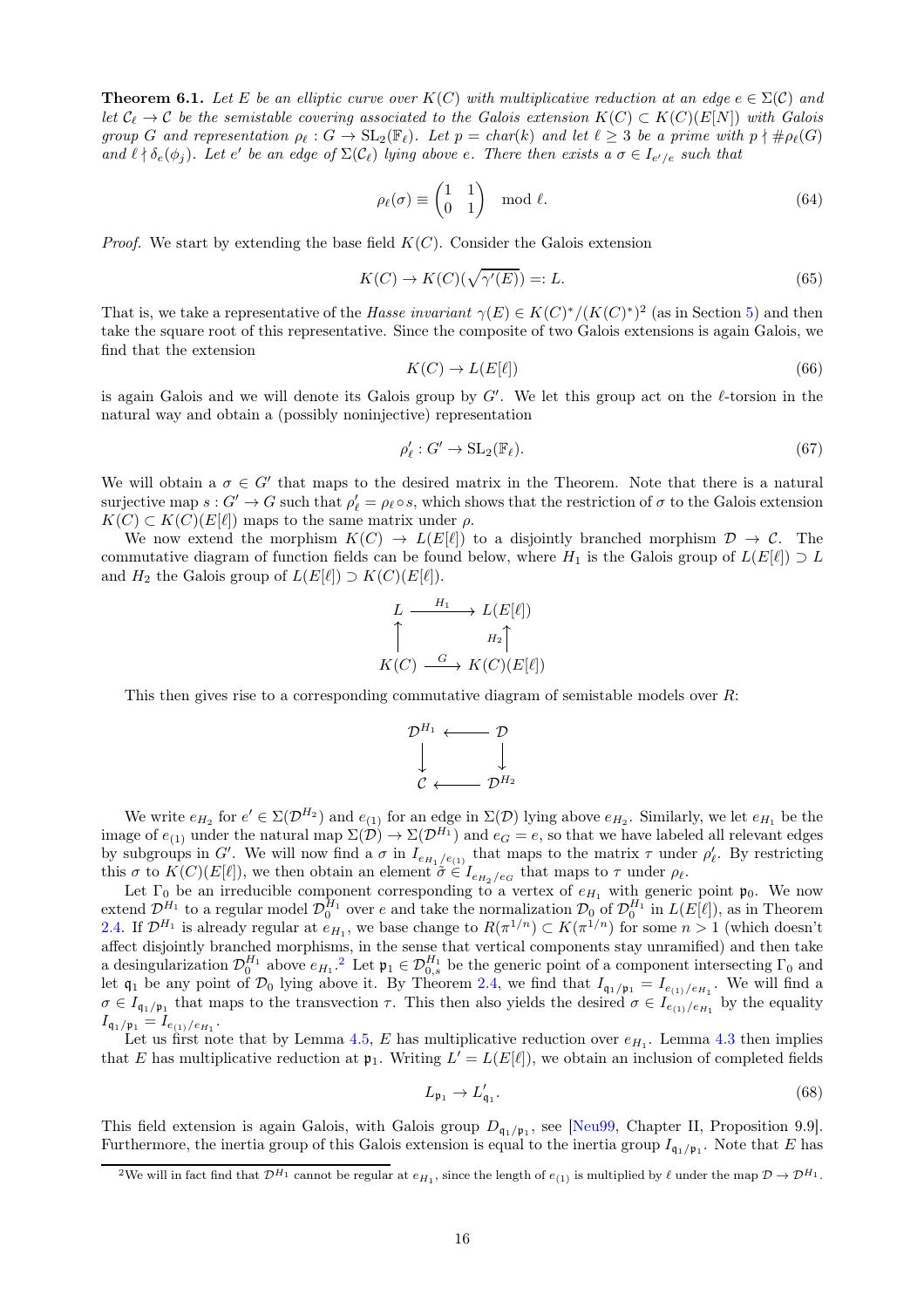split multiplicative reduction at  $\mathfrak{p}_1$ , so for any finite (and thus complete with respect to the unique induced valuation by  $[Ste02, Lemma 3.1])$  extension N of  $L_{\mathfrak{p}_1}$  we can write

$$
E(N) \simeq N^*/q^{\mathbb{Z}} \tag{69}
$$

for some  $q \in L_{\mathfrak{p}_1}$  by Theorem [5.1.](#page-14-1) Consider the finite (Galois) extension defined by  $L_{\mathfrak{p}_1} \subset L_{\mathfrak{p}_1}(q^{1/\ell})$ . Using the adic uniformization, one then easily finds that  $L_{\mathfrak{p}_1}(q^{1/\ell}) \subset L'_{\mathfrak{q}_1}$ . Here one uses that the image of  $q^{1/\ell}$ defines an  $\ell$ -torsion point in  $(L_{\mathfrak{p}_1}(q^{1/\ell}))^*/q^{\mathbb{Z}}$  and that  $L(E[\ell])$  injects into  $L'_{\mathfrak{q}_1}$ .

**Lemma 6.1.** The extension  $L_{\mathfrak{p}_1} \subset L_{\mathfrak{p}_1}(q^{1/\ell})$  is totally ramified of degree  $\ell$ .

*Proof.*  $L_{\mathfrak{p}_1} \subset L_{\mathfrak{p}_1}(q^{1/\ell})$  is a Kummer extension, so it suffices to show that  $v_{\mathfrak{p}_1}(q)$  is not divisible by  $\ell$ . Suppose that  $v_{\mathfrak{p}_1}(q)$  is divisible by  $\ell$ . We will use our assumption  $\ell \nmid \delta_e(\phi_j)$  on the absolute value of the slope of the Laplacian of the  $j$ -invariant to obtain a contradiction. We have

$$
v_{\mathfrak{p}_1}(q) = -v_{\mathfrak{p}_1}(j) = -v_{\mathfrak{p}_0}(j) \pm \delta_e(\phi_j)
$$
\n
$$
(70)
$$

by Theorems [5.1](#page-14-1) and [2.2](#page-4-1) respectively. We claim that  $v_{\mathfrak{p}_0}(j)$  is divisible by  $\ell$ . Indeed, we either have that  $v_{\mathfrak{p}_0}(j) = 0$  or  $v_{\mathfrak{p}_0}(j) < 0$  by the fact that E has multiplicative reduction on e. In the first case, the claim follows. In the second case, note that  $\mathcal{D} \to \mathcal{D}^{H_1}$  is disjointly branched, so it is unramified above  $\mathfrak{p}_0$ . Using the adic uniformization for  $\mathfrak{p}_0$ , this then easily yields that  $v_{\mathfrak{p}_0}(q)$  is divisible by  $\ell$  (otherwise the extension above  $\mathfrak{p}_0$  would be ramified). We thus see that  $v_{\mathfrak{p}_1}(q) \equiv -\delta_e(\phi_j) \mod l \neq 0 \mod l$ , a contradiction. We thus conclude that  $L_{\mathfrak{p}_1} \subset L_{\mathfrak{p}_1}(q^{1/\ell})$  is totally ramified of degree  $\ell$ . □

Consider the points  $z_1 = \zeta_{\ell}$  (a primitive  $\ell$ -th root of unity) and  $z_2 = q^{1/\ell}$  in  $(L_{\mathfrak{p}_1}(q^{1/\ell}))^*/q^{\mathbb{Z}}$ . Their inverse images  $P_i := \psi^{-1}(z_i)$  under the uniformization map then define a basis for the  $\ell$ -torsion of E. Using this, one finds that  $L'_{\mathfrak{q}_1} = L_{\mathfrak{p}_1}(q^{1/\ell}).$ 

Note that the extension  $L_{\mathfrak{p}_1} \subset L_{\mathfrak{p}_1}(q^{1/\ell})$  has a cyclic Galois group, with generating automorphism  $\sigma$ given by

$$
\sigma(q^{1/\ell}) = \zeta_{\ell} \cdot q^{1/\ell}.\tag{71}
$$

We then have

$$
\sigma(P_1) = \sigma(\psi^{-1}(z_1)) = \psi^{-1}(\sigma(z_1)) = \psi^{-1}(z_1) = P_1 \tag{72}
$$

$$
\sigma(P_2) = \sigma(\psi^{-1}(z_2)) = \psi^{-1}(\sigma(z_2)) = \psi^{-1}(z_1 \cdot z_2) = P_1 + P_2.
$$
\n(73)

We thus see that the corresponding matrix for  $\sigma$  in terms of the basis  $\{P_1, P_2\}$  is given by

$$
\tau := \begin{pmatrix} 1 & 1 \\ 0 & 1 \end{pmatrix} . \tag{74}
$$

Note that  $\sigma \in I_{\mathfrak{q}_1/\mathfrak{p}_1}$ , which gives  $\sigma \in I_{e_{(1)}/e_{H_1}}$  and thus  $\sigma \mod H_2 = \sigma|_{K(C)(E[\ell])} \in I_{e'/e}$  by our earlier considerations. This finishes the proof.  $\Box$ 

**Corollary [6.1](#page-15-0).** Suppose that the conditions of Theorem 6.1 are satisfied. There are then  $|G|/\ell$  edges lying above e, with length  $l(e') = l(e)/\ell$ .

As an application of Theorem [6.1,](#page-15-0) we now show that these geometric transvections of edges generate  $SL_2(\mathbb{F}_\ell)$ , provided that G acts irreducibly on  $E[\ell]$ . By acting irreducibly, we mean that there is no Ginvariant subspace of the  $\mathbb{F}_\ell$  vector space  $E[\ell]$ . Showing that the action of G on  $E[\ell]$  is irreducible amounts to showing that there are no  $K(C)$ -rational isogenies  $E \to E'$  of degree  $\ell$ .

<span id="page-16-0"></span>**Theorem 6.2.** Let E, G and  $\ell$  be as in Theorem [6.1.](#page-15-0) Suppose that G acts irreducibly on  $E[\ell]$ . Then  $\rho_{\ell}: G \to SL_2(\mathbb{F}_{\ell})$  is surjective.

*Proof.* We will write out the proof in [\[Ser97,](#page-17-5) IV-20, Lemma 2] in more detail. For any transvection  $\sigma \in G$ , let  $V_{\sigma}$  be the unique one-dimensional subspace of  $E[\ell]$  that is fixed by  $\sigma$ . Let  $P_1$  and  $P_2$  be a basis for  $E[\ell]$ such that  $\sigma$  acts as  $\begin{pmatrix} 1 & 1 \\ 0 & 1 \end{pmatrix}$  on  $\{P_1, P_2\}$ . In other words,  $\sigma(P_1) = P_1$  and  $\sigma(P_2) = P_1 + P_2$ . For any  $\tau \in G$ , we now easily see that  $\tau \sigma \tau^{-1}$  acts as a transvection on the adjusted basis  $\{\tau(P_1), \tau(P_2)\}\$ . We claim that there are transvections  $\sigma$  and  $\sigma'$  such that  $V_{\sigma} \neq V_{\sigma'}$ . Indeed, suppose that  $V_{\sigma} = V_{\sigma'}$  for all transvections. Then  $V_{\sigma}$  is invariant under G. Indeed, for any  $\tau \in G$ , we have that  $\tau(V_{\sigma})$  is the invariant subspace of the transvection  $\tau \sigma \tau^{-1}$ , thus yielding  $\tau(V_{\sigma}) = V_{\sigma}$ . But this contradicts the irreducibility of G on E[ℓ], as desired.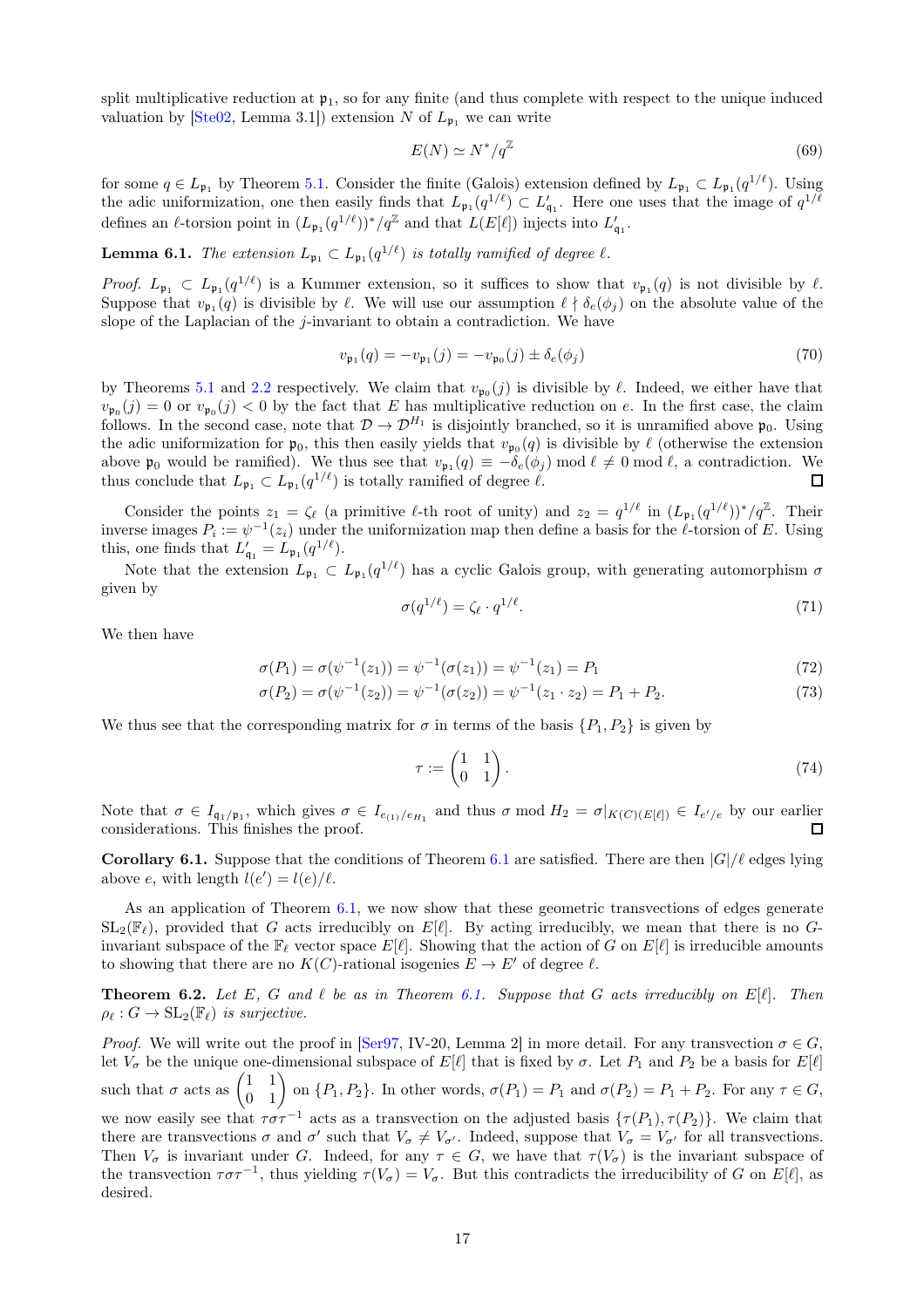We can thus find  $\sigma$  and  $\sigma'$  such that  $V_{\sigma} \neq V_{\sigma'}$ . For a suitable basis, we then find that

$$
\rho(\sigma) = \begin{pmatrix} 1 & 1 \\ 0 & 1 \end{pmatrix}, \ \rho(\sigma') = \begin{pmatrix} 1 & 0 \\ 1 & 1 \end{pmatrix}.
$$
\n(75)

These two matrices generate  $SL_2(\mathbb{F}_\ell)$ , which concludes the proof of the theorem.

 $\Box$ 

# References

- <span id="page-17-6"></span>[ABBR13] Omid Amini, Matthew Baker, Erwan Brugallé, and Joseph Rabinoff. Lifting harmonic morphisms I: Metrized complexes and Berkovich skeleta. arXiv:1303.4812, 2013.
- <span id="page-17-10"></span>[BF04] Matthew Baker and Xander Faber. Metrized graphs, electrical networks, and Fourier analysis. arXiv:math/0407428, 2004.
- <span id="page-17-7"></span>[BH17] Madeline Brandt and Paul Alexander Helminck. Tropical superelliptic curves. arXiv:1709.05761, 2017.
- <span id="page-17-3"></span>[BLR90] Siegfried Bosch, Werner Lütkebohmert, and Michel Raynaud. Néron Models. Springer Berlin Heidelberg, 1990.
- <span id="page-17-14"></span>[Bon11] Cédric Bonnafé. Representations of SL2(Fq). Springer London, 2011.
- <span id="page-17-19"></span>[Bos14] Siegfried Bosch. Lectures on Formal and Rigid Geometry. Springer International Publishing, 2014.
- <span id="page-17-8"></span>[BPR14] Matthew Baker, Sam Payne, and Joseph Rabinoff. On the structure of nonarchimedean analytic curves. arXiv:1404.0279, 2014.
- <span id="page-17-15"></span>[Bur15] William Burnside. Theory of Groups of Finite Order. Andesite Press, 2015.
- <span id="page-17-12"></span>[CSS97] Gary Cornell, Joseph H. Silverman, and Glenn Stevens, editors. Modular Forms and Fermat's Last Theorem. Springer New York, 1997.
- <span id="page-17-18"></span>[FvdP04] Jean Fresnel and Marius van der Put. Rigid Analytic Geometry and Its Applications. Birkhäuser Boston, 2004.
- <span id="page-17-13"></span>[Hel17] Paul Alexander Helminck. Tropicalizing tame degree three coverings of the projective line. arXiv:1711.07034, 2017.
- <span id="page-17-1"></span>[Hel18] Paul Alexander Helminck. Tropicalizing abelian covers of algebraic curves. arXiv:1703.03067v2, 2018.
- <span id="page-17-4"></span>[Hol14] David Holmes. Néron models of jacobians over base schemes of dimension greater than 1. arXiv:1402.0647, 2014.
- <span id="page-17-0"></span>[Liu06] Qing Liu. Algebraic Geometry and Arithmetic Curves. Oxford Graduate Texts in Mathematics (Book 6). Oxford University Press, 2006.
- <span id="page-17-9"></span>[LL99] Qing Liu and Dino Lorenzini. Models of curves and finite covers. Compositio Mathematica, 118(1):61–102, 1999.
- <span id="page-17-11"></span>[Mil08] J.S. Milne. Abelian varieties. http://www.jmilne.org/math/CourseNotes/AV.pdf, 2008.
- <span id="page-17-20"></span>[Neu99] Jürgen Neukirch. Algebraic Number Theory. Grundlehren der mathematischen Wissenschaften. Springer Berlin Heidelberg, 1999.
- <span id="page-17-17"></span>[Roq70] Peter Roquette. Analytic theory of elliptic functions over local fields. Vandenhoeck u. Ruprecht, 1970.
- <span id="page-17-5"></span>[Ser97] Jean-Pierre Serre. Abelian l-Adic Representations and Elliptic Curves (Research Notes in Mathematics). A K Peters/CRC Press, 1997.
- <span id="page-17-16"></span>[Sil94] Joseph H. Silverman. Advanced Topics in the Arithmetic of Elliptic Curves. Springer New York, 1994.
- <span id="page-17-2"></span>[Sil09] Joseph H. Silverman. The Arithmetic of Elliptic Curves. Springer New York, 2009.